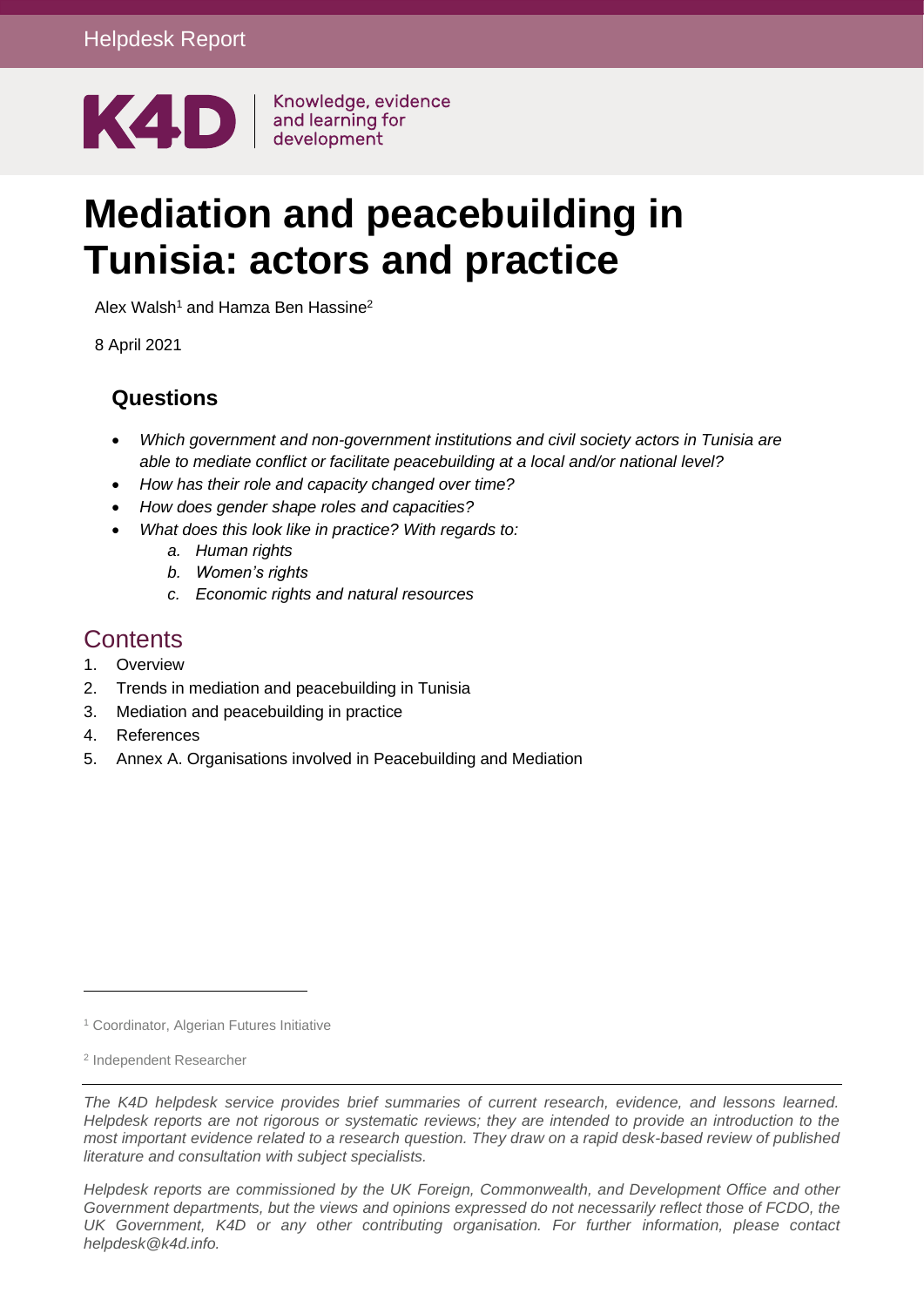## <span id="page-1-0"></span>**1. Overview**

This Helpdesk Report is part mapping of the mediation and peacebuilding actors in Tunisia and part review of the available literature. There are a host of governmental and non-governmental organisations (NGOs) that are involved in mediation of conflicts and peacebuilding, both in formal and informal ways. Annex A comprises a table describing these organisations.

There is overlap in the principles and goals of peacebuilding and mediation; many organisations conduct both practices, intermingling them. Local, regional, national and international actors have applied mediation and peacebuilding to many different types of conflict in the past decade in Tunisia, involving varied parties. The case studies included in this rapid review cover conflicts relating to labour and the economy, the environment, basic services, constitutional/political disputes, and women's rights. They involve local communities, the unemployed national and regional trade unions, civil society organisations (CSOs), national utility and mineral companies, and political parties.

On the basis of the literature identified, it is difficult to be categorical or evidenced about the growth or otherwise of mediation and peacebuilding as a practice. However, there are fair indications that these practices have become more widespread, and indeed more prominent on the national scale. It also appears possible that the capacity of women in this regard has grown.

The literature identified does not treat the questions of capacity and role particularly directly and so this indication is drawn largely from the programmatic publications of international NGOs and their local counterparts. This points to two possible distortions in the findings about capacity and roles – the first may be an overemphasis on internationally-supported mediation and peacebuilding efforts structured within formal projects and programmes, to the detriment of the more informal, non-reified, non-publicised and local work of everyday mediation and peacebuilding. Proceeding from this is the second possible distortion, which would be inflation of the growth of capacity effected by such programmes; indeed the finding of 'growth' assumes a degree of positive impact affected by international efforts. With this in mind, it can at least be stated that there has likely been an increase of *resource* and *publicity* devoted to capacity building in Tunisia. These limitations should be remembered when examining the table in Annex A.

This potential limitation of the material finds a parallel in a critique of international peacebuilding efforts in Tunisia and across the globe (Richmond, 2011). This critique claims that international NGOs tend to favour large and well-established institutions over smaller, less formal ones. An allied critique highlights that internationally sponsored 'liberal peacebuilding' efforts have militated against Tunisia's revolutionary agenda in certain ways.

The material used for this report was drawn from Arabic, English and French publications and was largely gender blind.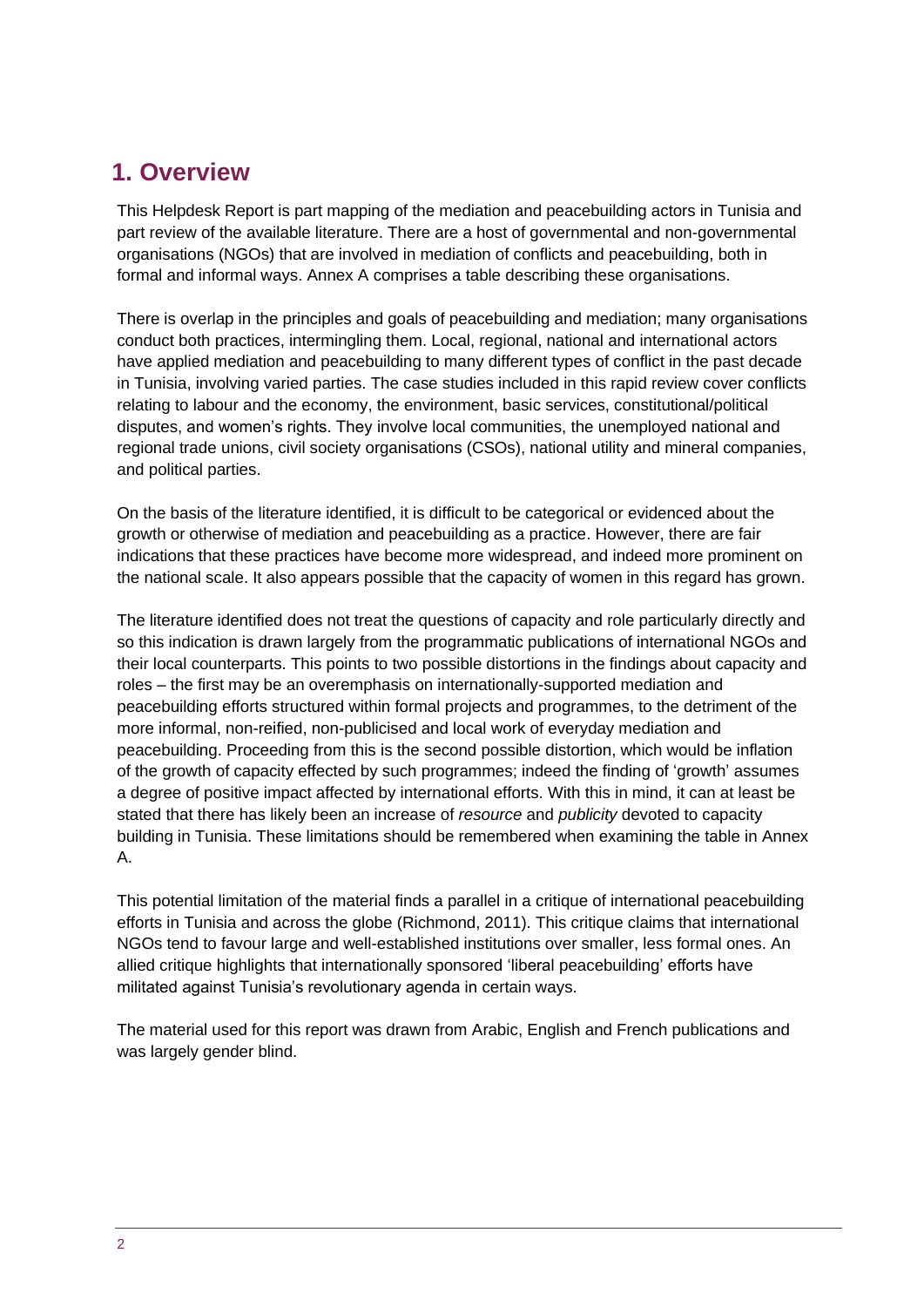# <span id="page-2-0"></span>**2. Trends in mediation and peacebuilding in Tunisia**

## **Mediation and peacebuilding compared**

"Mediation is negotiation facilitated by a trusted neutral person" (International Mediation Institute, n.d.). It is an impartial, confidential, non-binding attempt to reach a commonly constructed and mutually acceptable solution. In legal disputes, its common advantages over litigation are lower costs and more generally it is less confrontational and has a capacity to transform relationships, as well as resolve problems. Mediation is a practice that is highly intentional around process, where parties have an opportunity to reflect on their needs and interests and their positions towards the conflict and towards the other party. It is therefore a practice with a straightforward definition and an application to a wide range of disputes and conflicts, involving varied parties and mediators. This rapid review uses a broad notion of mediation, including mediation that is legally framed and those that proceed more casually, based on norms or ad hoc arrangements. There is legal provision requiring mediation in certain circumstances (see 'The legal framework of mediation) and, as the case studies show, is more ad hoc mediation is widely used to tackle disputes with varied causes and different levels.

Peacebuilding is harder to pin down in terms of practice and principles than mediation. Its definition is the subject of contention, but broadly its goal is addressing the root causes of conflict while supporting nationally and locally generated ways of transforming those causes into factors more conducive to a just and equitable relationship between parties, communities and populations as a whole; it also seeks to prevent the relapse of conflict (UN Peacebuilding Support Office, 2010).

Within this broad definition, the goals of peacebuilding and mediation overlap. Furthermore, much like mediation, peacebuilding is built emphatically around process, being about 'how' the process is followed as much as about 'what' is done, with a strong commitment to conflict sensitivity, inclusion of marginalised groups and women's participation among other principles (UN Peacebuilding Support Office, 2010). This overlap is visible in Tunis, where peacebuilding projects have also included direct support to mediators and other types of facilitators – as with the United States Institute of Peace's support to the Alliance of Tunisian Facilitators (ATF) (USIP, n.d.). Indeed, in several notable cases, such as promoting inclusive dialogue during the national constitutional crisis of 2014, or in labour disputes in el-Kamour in June 2017 (see Section 3: 'Mediation and Peacebuilding in practice'), uses of peacebuilding and mediation are difficult to disentangle.

One important difference, however, is that peacebuilding's activities can be more diverse than those of mediation. In principle and in practice in Tunisia, peacebuilding can go beyond the structured negotiation of mediation. Peacebuilding activities include raising ecological awareness (UNESCO, 2020), empowerment of youth (UN Volunteers, 2020) as well as building understanding between religious groups, community theatre and dialogue promotion.

#### **The legal framework of mediation**

Mediation as a practice in many jurisdictions has authority based on the law. In Tunisia, there is no general legal framework governing mediation in Tunisia (Souilah, 2021), but there are a number of legal texts that provide for mediation as a non-litigious or non-adversarial legal settlement. This situation is described by el-Abid (2017):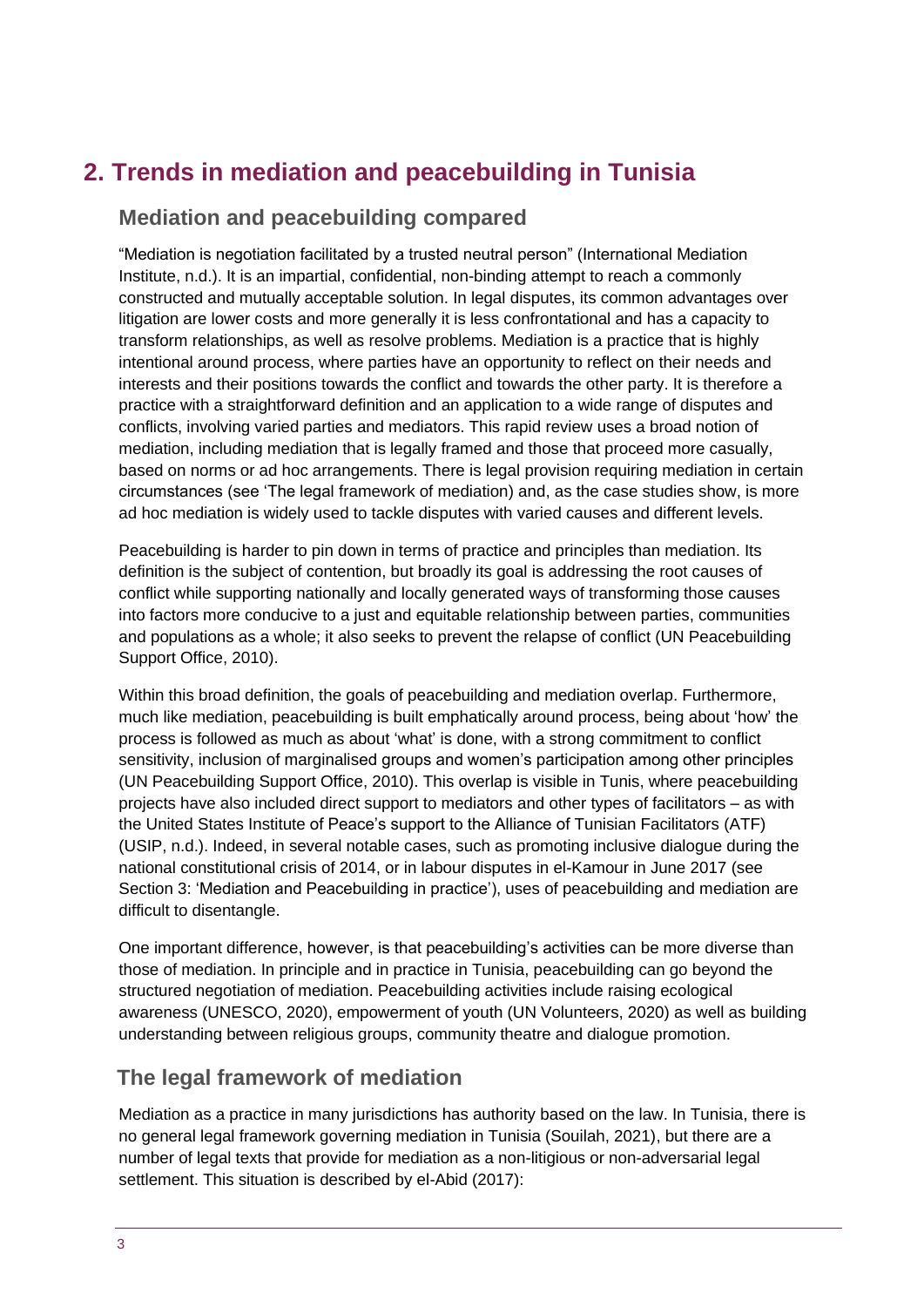- 1. District Courts' judges are to request parties explore an amicable agreement before any adversarial proceedings begin (CCPC, Art.45).
- 2. In any divorce settlement, sessions of judicial settlement are mandatory (Family Law Code, Art.32).
- 3. In any labour dispute, there is a requirement for an attempt at an amicable procedure (Labour Code, Art.207) and in which case, the president of a commercial chamber can mandate one of the chamber's members to support the parties come to an amicable settlement (CCPC).

There are also particular laws governing sectors allowing for mediation for dispute resolution in specific sectors, including (el-Abid, 2017):

- 1. Financial institutions (including banks) are required to appoint one or more mediators who can review claims brought by clients (Law No.2006-19, modifying Law No.2001- 65).
- 2. The mediator for state administration of public services (established by Decree 10.12.1993) has had their powers expanded (Law No.51 No.1993), and is charged with maintaining the rights of citizens in their quotidian business with the state when the state violates laws or regulations or is excessively delayed.

There was no material identified by this rapid review illustrating such cases of legally authorised mediation in the literature, and it is assumed that the case studies provided below in Section 3 proceeded on an ad hoc basis.

## **Developments in role and capacity**

Although the available literature and published material does not speak directly to the changing role and capacity of mediation and peacebuilding, there are some indications of their growth. $3$ This can be seen in the additions to the legislation concerning mediation in the 2000s, listed previously. And, despite a low number of qualified mediators and a lack of a general legal framework (Souilah, 2021), there may be an "embryonic mediation market" in Tunisia, given that the Bar Association is attempting to raise awareness of its benefits (el-Abid, 2017). There was no data more recent than 2017 identified to corroborate this.

Furthermore, as part of the considerable growth in international development engagement with Tunisia in period after the 20211 Arab Spring, there are many instances of internationally sponsored programmes supporting mediation and peacebuilding at the local, regional and national level. Assuming some degree of impact is being made, this suggests that mediation and peacebuilding capacity is growing. For example, the USIP intervention with the ATF showcases several cases of the work of mediation and peacebuilding since 2014. In one instance, in Douar Hicher - a community affected by high levels of extremist recruitment - ATF and USIP helped empower local women to build peace in a troubled community, including through breaking the taboo of discussing radicalisation. Other cases cover socio-economic disputes in Tataouine, relations between youth and security forces in Medenine, and municipal

<sup>&</sup>lt;sup>3</sup> The Centre de conciliation et d'arbitrage de Tunis (CCAT) has been carrying out commercial arbitration since 1996, in addition to conducting training and organising colloquia (CCAT, 2021). Arbitration is a different but related process to mediation.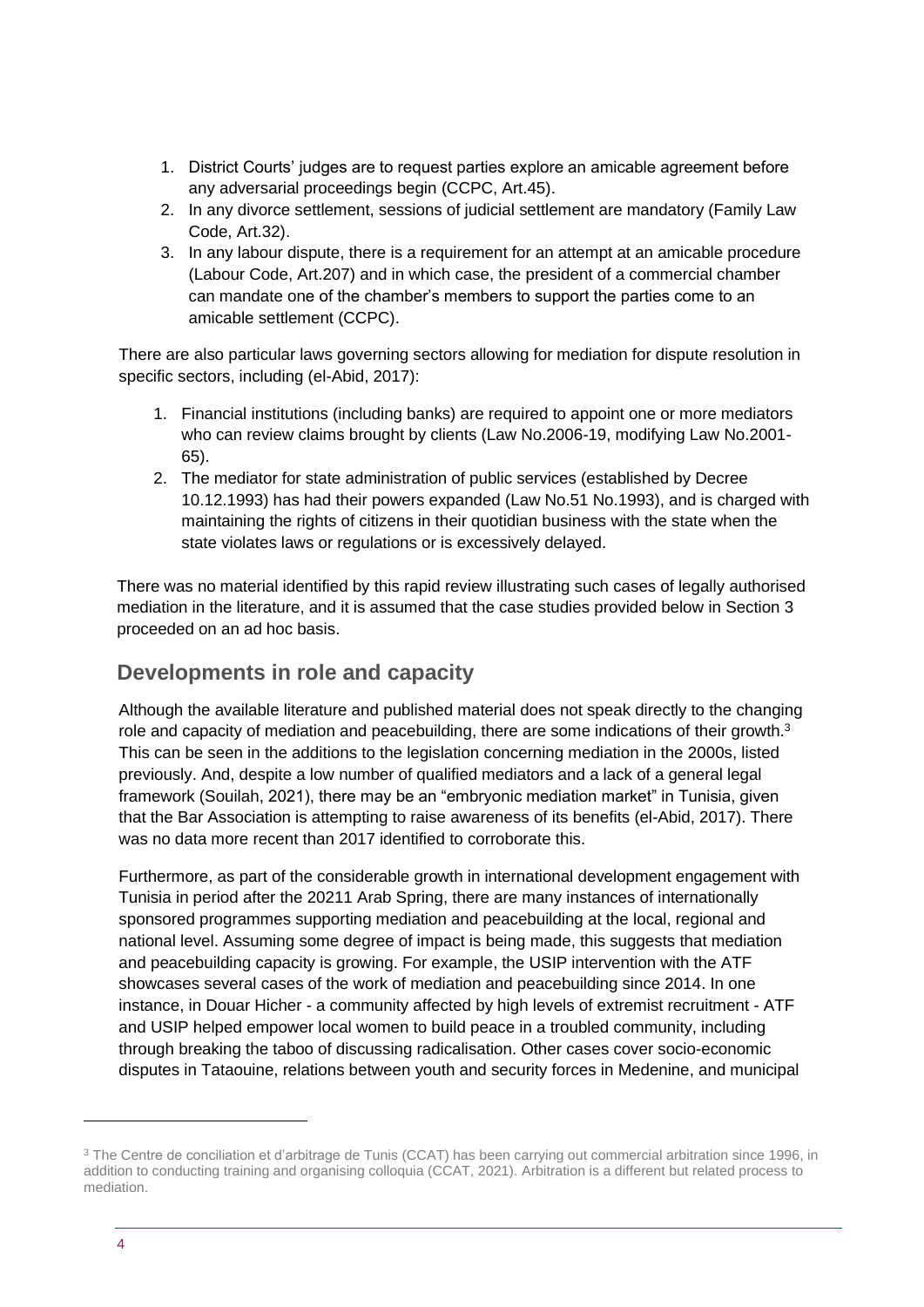governance in Ben Guerdane (USIP, n.d.). The ATF has also been involved in reducing the chances of disputes around state assistance during the COVID-19 pandemic by supporting access by vulnerable groups (USIP, n.d.). Figure 1 illustrates locations where the ATF has intervened. Search for Common Ground (SFCG) has also been running peacebuilding programmes since 2013, including empowering youth to participate in politics (Zehra, 2019).

Peacebuilding as an international development approach is not without its critics. Critical scholarship claims that international development organisations do not distribute this capacity building support evenly across Tunisian civil society (Letsch, 2018) They have tended to favour "well-established professionalised NGOs at the expense of more locally rooted small-scale associations within existing initiatives" (Letsch, 2018, p.166). This is part of a broader, global critique of international support to peacebuilding that claims that international assistance can lead to the creation of an artificial civil society that is disconnected from national and local needs (Richmond, 2011). In reference to developments across the Arab World since 2011, Pogodda (2020) points out incompatibilities between liberal peacebuilding interventions and revolutionary agency. In very simplified terms, liberal peacebuilding efforts are designed to import western governance models and liberalise economies, including the involvement of hierarchical political parties and the reliance on civil society groups to overcome marginalisation. Conversely, many revolutionary actors in Tunisia espouse a leaderless, networked and more direct political participation, including mass street mobilisation, and frustrated with the reject international peacebuilding efforts as a form of neo-colonialism.

## **Gender developments**

The identified academic and grey literature about the capacity and role of women in peacebuilding and mediation, and the general place of gender therein, is limited. However, a tendency to promote the role of women can be construed from the published material of multilateral and international organisations. One training session delivered in 2017 targeted women judges in a session entitled 'Mediation: another way to resolve conflicts, another culture'. This training session covered the legislative and normative framework, judicial mediation and family mediation (International Association of Women Judges, 2019).

There have also been specific initiatives to enhance the role of women in peacebuilding in Tunisia. In 2018, Tunisia adopted a National Action Plan for UN Security Council Resolution 1325 on women, peace and security. The Action Plan promotes the role of women and girls in preventing risks of conflict and violent extremism, eradicating gender-based violence and ensuring stable and durable peace (UNDP, 2020). Internationally supported projects have sought to propel the Action Plan, for instance, the PARFAIT project, aiming to promote women's participation in politics in Gafsa, Grand Tunis, Jendouba, Kairouan, Kebili and Mahdia (Rouhshahbaz, 2020). In political life, women have a played an important role in the developments post-2011, including in the constitutional assembly and the legislature – and, as of 2018, women made up 47% of local council positions in Tunisia and 43% of trade union membership (Smith, 2019). During the constitutional crisis of 2013-2014, which could have had catastrophic consequences, businesswoman Wided Bouchamaoui was part of the National Dialogue Quartet that facilitated a resolution and received a Nobel Peace Prize in 2015; she later became the first woman to lead the employer's union (UTICA the Union tunisienne de l'industrie, du commerce et de l'artisanat) (Smith, 2019).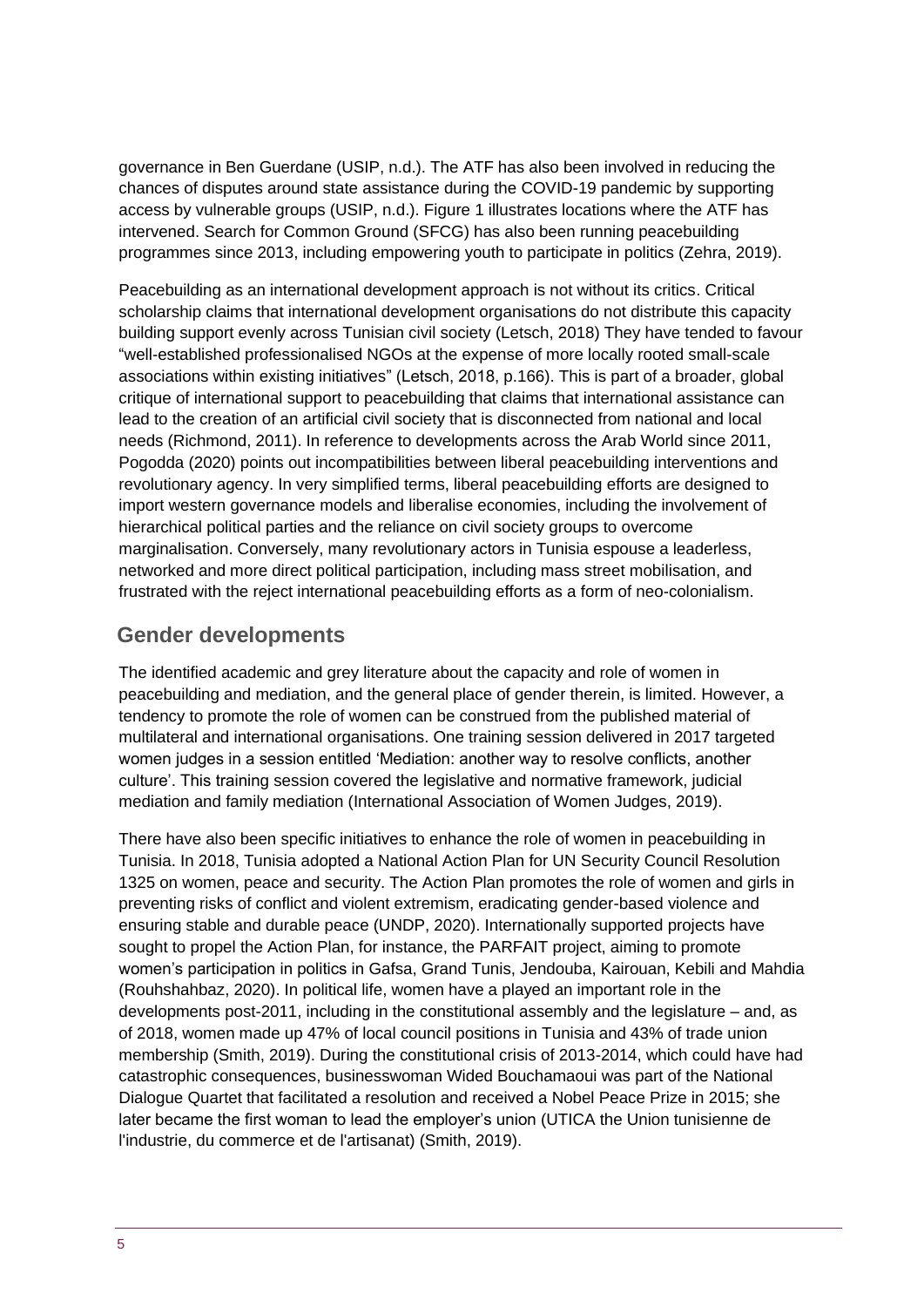## **Indicative findings**

Overall, it is difficult to make categorical and evidenced claims about the growth in capacity and prominence of peacebuilding and mediation. These findings on the growth of mediation and peacebuilding in Tunisia should therefore be considered indicative. Although they appear likely to reflect internationally sponsored mediation and peacebuilding efforts that are accompanied by publicity and online publications, they may be blind to more local, non-reified and more informal efforts. However, the published material as it exists points to a growing capacity and salience. The work of the National Dialogue Quartet in 2013-2014, which may have saved Tunisia from violent conflict, is the highlight of mediation and peacebuilding in Tunisia in the last decade and if not before. It is included as a case study in Section 3.

# <span id="page-5-0"></span>**3. Mediation and peacebuilding in practice**

Case studies were chosen to illustrate the practice of mediation and peacebuilding in Tunisia over a variety of disputes. The case studies range across geographic level – from the local (A), to the regional (B) and the national (C) and are each multi-level in their own way. They cover conflicts with labour, environmental, constitutional/political and women's rights elements. They involve local communities, national and regional trade unions, civil society organisations (CSOs), national utility and mineral companies and political parties. Each of these case studies have explicit and implicit connections to human rights.

## **Case Study A: An industrial and economic dispute in El Kamour, Tataouine Governorate, 2017**

#### **The dispute**

El Kamour is a town in the Tataouine Governorate, an important transit site for oil and gas; is a region that remains economically disadvantaged with an unemployment rate in 2017 of 36%, rising to 51% among university degree holders. Communities have long expressed anger at the lack of investment in their area and the lack of employment opportunities, given the industrial activity that generates air and water pollution. From May 2017 for around two months, protestors, including between a few hundred and a thousand young and mostly unemployed men, conducted a sit-in in a hydrocarbon facility (Cherif, 2017). Addressing the Tunisian state, they called for 20% of regional industrial revenues to be invested in El Kamour, at least 4,500 jobs to be created by extraction companies, and a USD40m state investment for the development of Tataouine (Cherif, 2017). The Regional Union of Workers (URT) in Tataouine, which reports to the Union Générale Tunisienne du Travail (UGTT), has shown its support for the protestors demands since at least March 2017 (Derbali, 2019).

#### **The mediation**

The government requested that the UGTT mediate to find a solution, a role that protestors reportedly accepted on the whole on account of the UGTT's generalised legitimacy (Dubessey, 2020). In mid-June 2016, the government signed a deal with the protestors, envisaging *inter alia* a development plan worth TND 40m (c.USD 29 million) per year, employment of 1,500 people in the petroleum companies and 3,000 people in the Société Tunisienne pour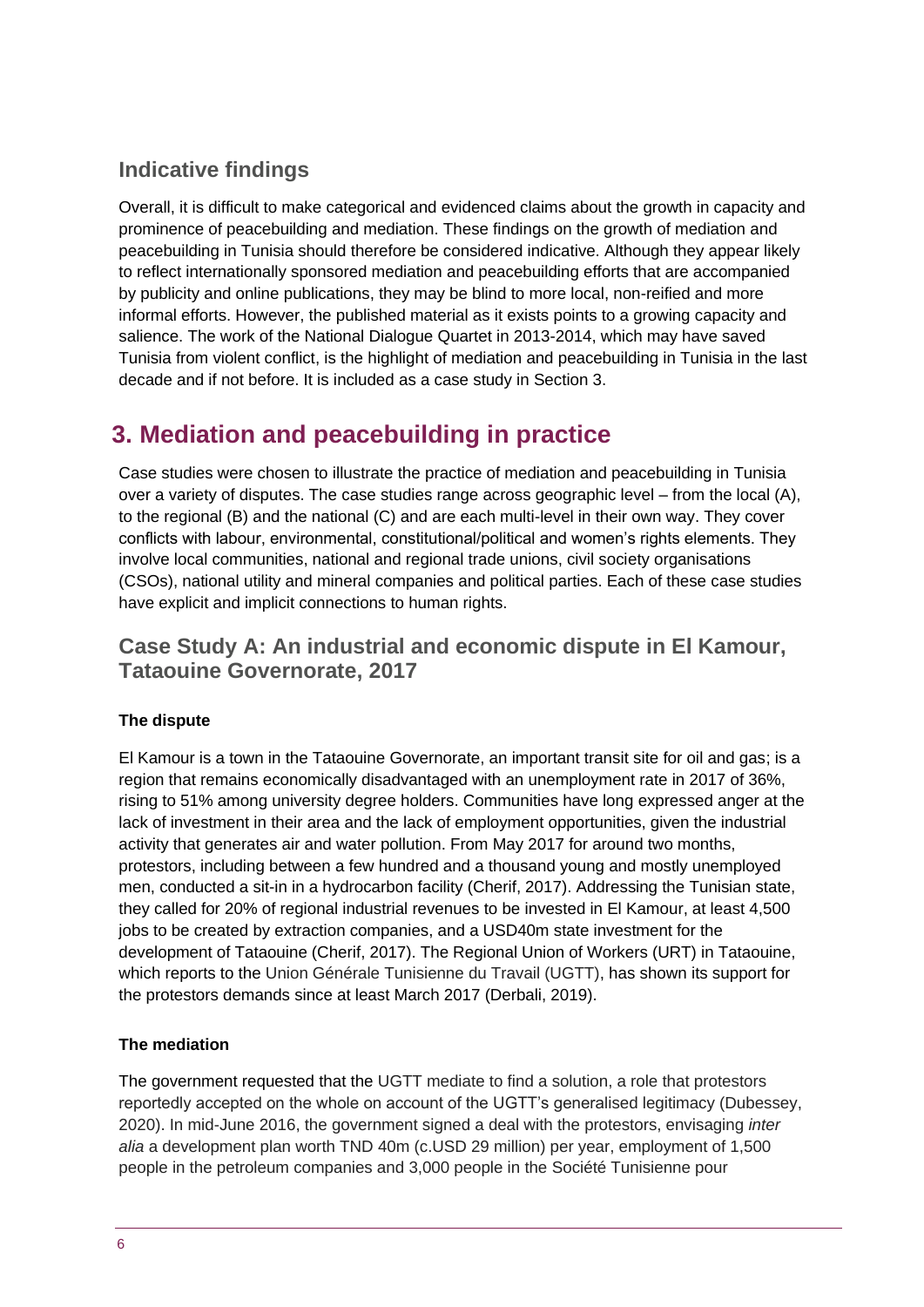l'Environnement (Derbali, 2019). The process of the mediation and the deal calmed the tense atmosphere in the region.

#### **The outcome**

Many of these promises have yet to be fulfilled. In March 2017, reacting to the slow progress, the UGTT expressed its solidarity with the protestors in a public communication (Business News, 2018). In July 2020, the NGO I Watch stated that only 44% of the promises comprising the deal had been kept. The president of the UGTT, Noureddine Taboubi, wrote an open letter to the president of the Republic, the prime minister and the speaker of parliament tying El-Kamour into the general socio-economic situation of the country. The movement in El Kamour and across the region of Tataouine is again active, with spokesperson Tarek Haded naming UGTT the "union de la ruine" in February 2021 (Webdo, 2021). Protestors also criticised the UGTT for opportunism (Killani, 2020).

## **Case Study B: A water dispute in Redeyef, Gafsa Governorate, 2019**

#### **The dispute**

The Governorate of Gafsa suffers from water stress and each of its constituent delegations faces regular water cuts. Furthermore, inhabitants of the region found the attitude of the national water distribution company, Société nationale d'exploitation et de distribution des eaux (SONEDE), to be indifferent to their problem, reflecting a string of broken promises (Ben Amor et al., 2019). There were also grievances that large landowners were siphoning away water illegally (Ben Amor et al., 2019). These grievances also mingled with protests against the management of phosphate extraction in Gafsa. Negative side effects for the community include heavy water exploitation for the leaching process and the discharge of untreated wastewater, contaminating water and damaging soil fertility as well as damage to property (Hamouchene, 2019). In 2020, an intentional mining explosion caused serious damage to a residence (Mabrouki, 2020).

An agreement in 2018 between inhabitants, SONEDE and the phosphate mining company (Compagnie des Phosphates de Gafsa, CPG) whereby CPG supported SONEDE in sinking wells, led to an improvement of the water supply. However, in the spring and early summer of 2019, water cuts in Elassala, Elmsabhyè, l'Afran et Cité Essourour led protestors to stage a sitin at SONEDE offices in Gafsa in May 2019. The sit-in blocked the administrative work of SONEDE. Protestors called on CPG to intervene on the basis that they would have the technical capability and influence to ensure the flow of water (Ben Othmane, 2019a & 2019b).

#### **The mediation**

The Forum Tunisien pour les Droits Economiques et Sociaux (FTDES) engaged with protestors to understand their views and demands. Gafsa Governorate Authorities met with SONEDE. FTDES was consequently invited by the director of the CPG office in Redeyef to discuss matters.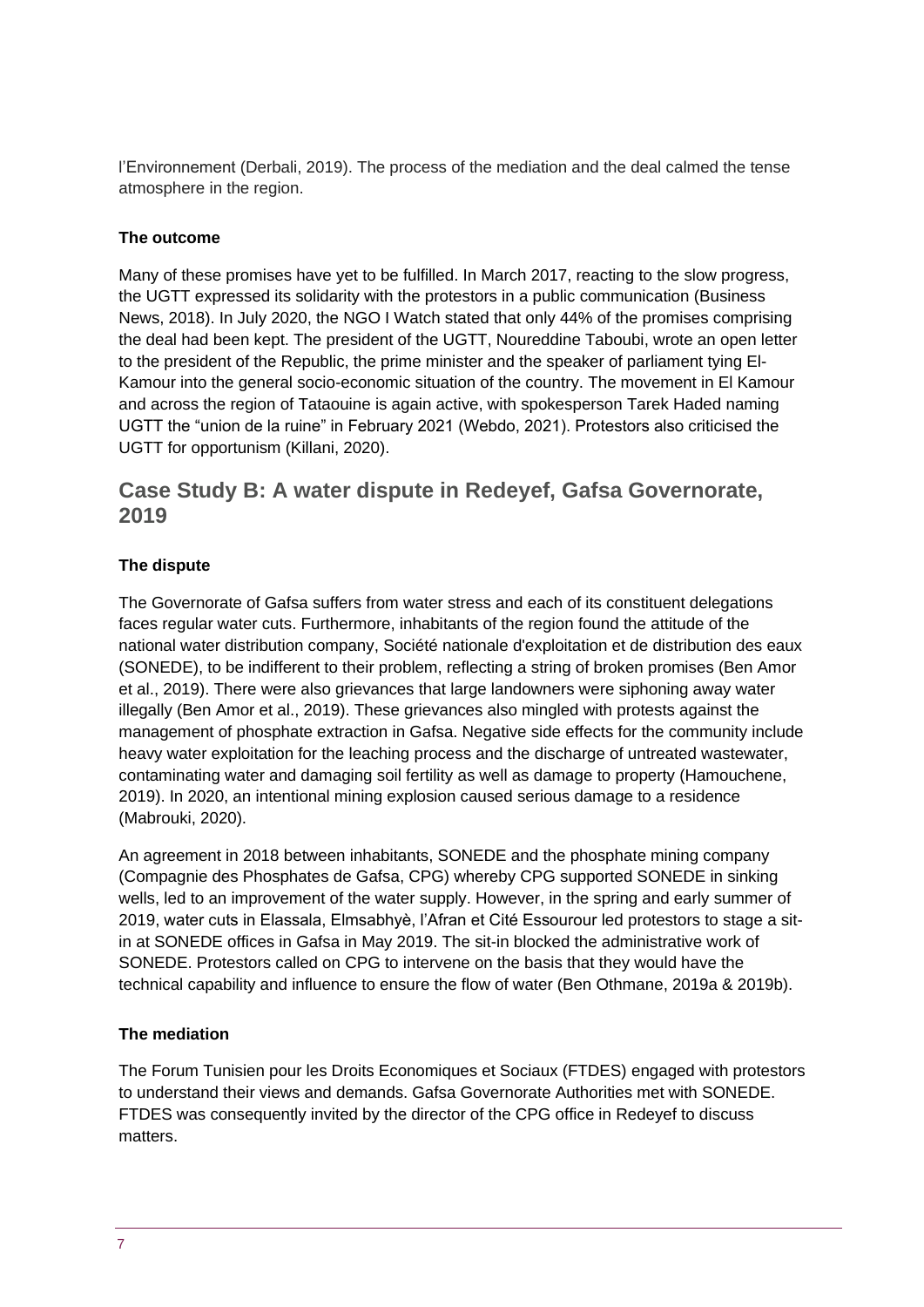#### **The outcome**

For around one month, water supply improved and tensions eased. In four meetings between the Gafsa Governorate authorities and SONEDE a deal was made that accelerated works already planned to sink wells at Redeyef, Mthilla and Gafsa city. Two additional new wells were sunk in Tarfaye and Tebeddit, reportedly due to the meeting between FTDES and CPG. However, in late June 2019, as temperature approached 50°C, FTDES called for a new protest, which took place for a half day at CPG facilities. The protest call was "Water is the priority for inhabitants and not for phosphate". Water provision difficulties continue in Redeyef and protests took place in 2020, albeit centred more on grievances related to phosphate than water (Arab Weekly, 2020).

## **Case Study C: The constitutional crisis of 2013-2014**

#### **The dispute**

In the summer of 2013, a serious political crisis arose over the drafting of the Tunisia's new constitution. The Ennahda party held the largest number of seats in parliament and, in a minority position, governed in coalition with the secularist parties Congress for the Republic and Ettakatol. In Spring 2012, a draft constitution proposed by Ennahda enshrined Islam as the official religion of the state (making Islam the moral and cultural basis of the state), which led secularists and the opposition to fear the creeping Islamisation of the state. Criticism was also provoked by the categorisation of women not as "equal" to men but as "complementary". The assassination of leftist politicians Choukri Belaid and Mohamed Brahmi in February and July 2013 heightened tensions (El Amrani, 2017). Regional geopolitical developments – such as the military coup in neighbouring Egypt and the violent competition between regional powers in other Arab countries – seemed to presage a violent denouement. On one side, the UGTT urged for the removal of the tripartite coalition and the establishment of a caretaker government to preserve national unity, while others argued that the removal of a democratically elected government would threaten Tunisia's budding democracy. Polarisation of the political scene hindered dialogue between parties, and after the assassination of Brahmi, the UGTT called a general strike; violent street clashes occurred between security forces and supporters and opponents of the government.

#### **The mediation**

Through an initiative begun by UGTT and consequently supported by UTICA (Tunisian Union for industry, commerce and artisanship), the Tunisian Human Rights League and the National Order of Lawyers, the National Dialogue Quartet was formed. The Quartet was joined by a score of political parties and its composition represented a powerful combination of the political, juristic, industrial and commercial elements of Tunisian society.

#### **The outcome**

The Quartet supported dialogue between political parties, which led to an agreement over a constitution (with most of the Islamist elements withdrawn), and election dates were agreed. The following elections (2014) passed peacefully. Success factors in the mediation included the breadth of the Quartet's sectoral support, its public backing, and the negotiation experience of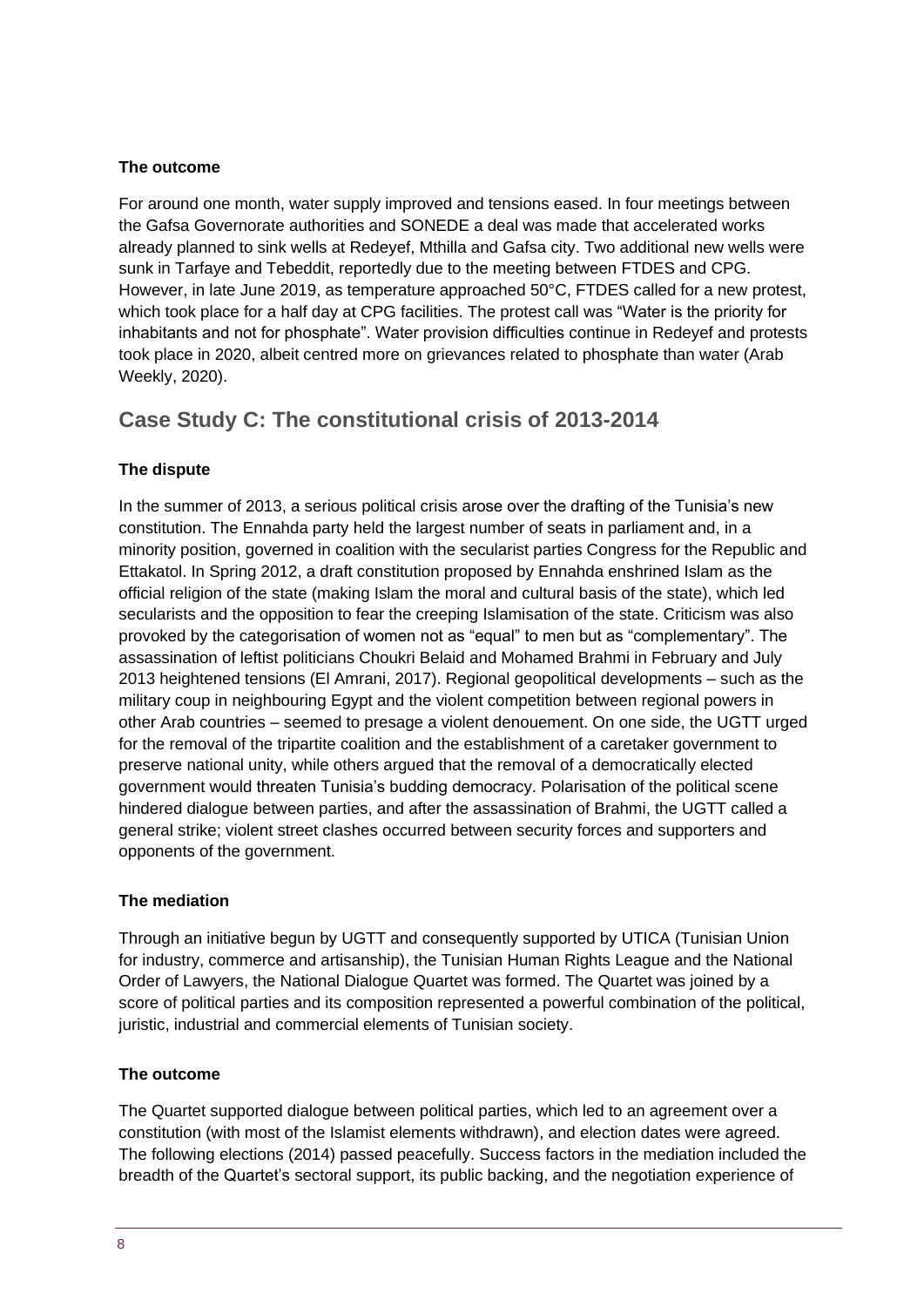its foremost members and their existing relationships; the maturity of Tunisian civil society was also crucial (OSCE, 2016). The award of the Nobel Peace Prize to the Quartet in 2015 attests to the gravity of national disaster they averted. According to an interview with the Quartet members in 2016, they were requested to institutionalise the dialogue they had started but declined in order to avoid establishing a parallel political process to the democratic processes already in place (OSCE, 2016).

## <span id="page-8-0"></span>**4. References**

Arab Weekly (2020). *Protesters halt phosphate production in Tunisia's mining region*. <https://thearabweekly.com/protesters-halt-phosphate-production-tunisias-mining-region>

Ben Amor, R., Ben Khaled, T., Ben Othmane, R., Gaaloul, M., Jonville, M., Mejbri, M., Ouerd M., (2019). *La justice environnementale, un combat continu..*. Forum Tunisien pour les Droits Economiques et Sociaux, Tunis [https://ftdes.net/en/la-justice-environnementale-un-combat](https://ftdes.net/en/la-justice-environnementale-un-combat-continu/)[continu/](https://ftdes.net/en/la-justice-environnementale-un-combat-continu/)

*B*en Othmane, R. (2019a). فرع الحوض المنجمي للمنتدى: النضال متواصل من أجل الحق في الماء .(a2019a) . *Branch of the Forum: the Continuing Struggle for Water Rights*) Forum Tunisien pour les Droits Economiques et Sociaux, Tunis. <https://ftdes.net/ar/5555-2/>

Ben Othmane, R. (2019b). *La lutte continue pour le droit à l'eau potable à Redeyef, revue de la justice environnementale.* Forum Tunisien pour les Droits Economiques et Sociaux, Tunis. <http://ftdes.net/rapports/Revue-JE-FR-final.pdf>

Cherif, Y. (2017). *The Kamour Movement and Civic Protests in Tunisia* [WWW Document]. Carnegie Endowment for International Peace.

[https://carnegieendowment.org/2017/08/08/kamour-movement-and-civic-protests-in-tunisia-pub-](https://carnegieendowment.org/2017/08/08/kamour-movement-and-civic-protests-in-tunisia-pub-72774)[72774](https://carnegieendowment.org/2017/08/08/kamour-movement-and-civic-protests-in-tunisia-pub-72774)

Derbali, M. (2019). *Tataouine: Sit-in d'El Kamour, le réveil d'un volcan*. Nawwat. <https://nawaat.org/2019/12/31/tataouine-sit-in-del-kamour-le-reveil-dun-volcan/>

Dubessy, F. (2020). *Les grèves reprennent dans le sud tunisien*. Econostrum. [https://www.econostrum.info/Les-greves-reprennent-dans-le-sud-tunisien\\_a26922.html](https://www.econostrum.info/Les-greves-reprennent-dans-le-sud-tunisien_a26922.html)

El-Abid, Y. (2017). *Status of Mediation in Tunisia: "Bringing Mediation to Law School" Project' <https://www.linkedin.com/pulse/status-mediation-tunisia-bringing-law-school-project-yosra-abid>*

El Amrani, I. (2015). *Tunisia's National Dialogue Quartet Set a Powerful Example* [WWW Document]. Crisis Group. [https://www.crisisgroup.org/middle-east-north-africa/north](https://www.crisisgroup.org/middle-east-north-africa/north-africa/tunisia/tunisia-s-national-dialogue-quartet-set-powerful-example)[africa/tunisia/tunisia-s-national-dialogue-quartet-set-powerful-example](https://www.crisisgroup.org/middle-east-north-africa/north-africa/tunisia/tunisia-s-national-dialogue-quartet-set-powerful-example)

Hamouchene, H. (2019). *Extractivism and Resistance in North Africa.* Amsterdam: Transnational Institute. [https://www.tni.org/files/publication-downloads/web\\_maghreb\\_en\\_21-](https://www.tni.org/files/publication-downloads/web_maghreb_en_21-11-19.pdf) [11-19.pdf.](https://www.tni.org/files/publication-downloads/web_maghreb_en_21-11-19.pdf)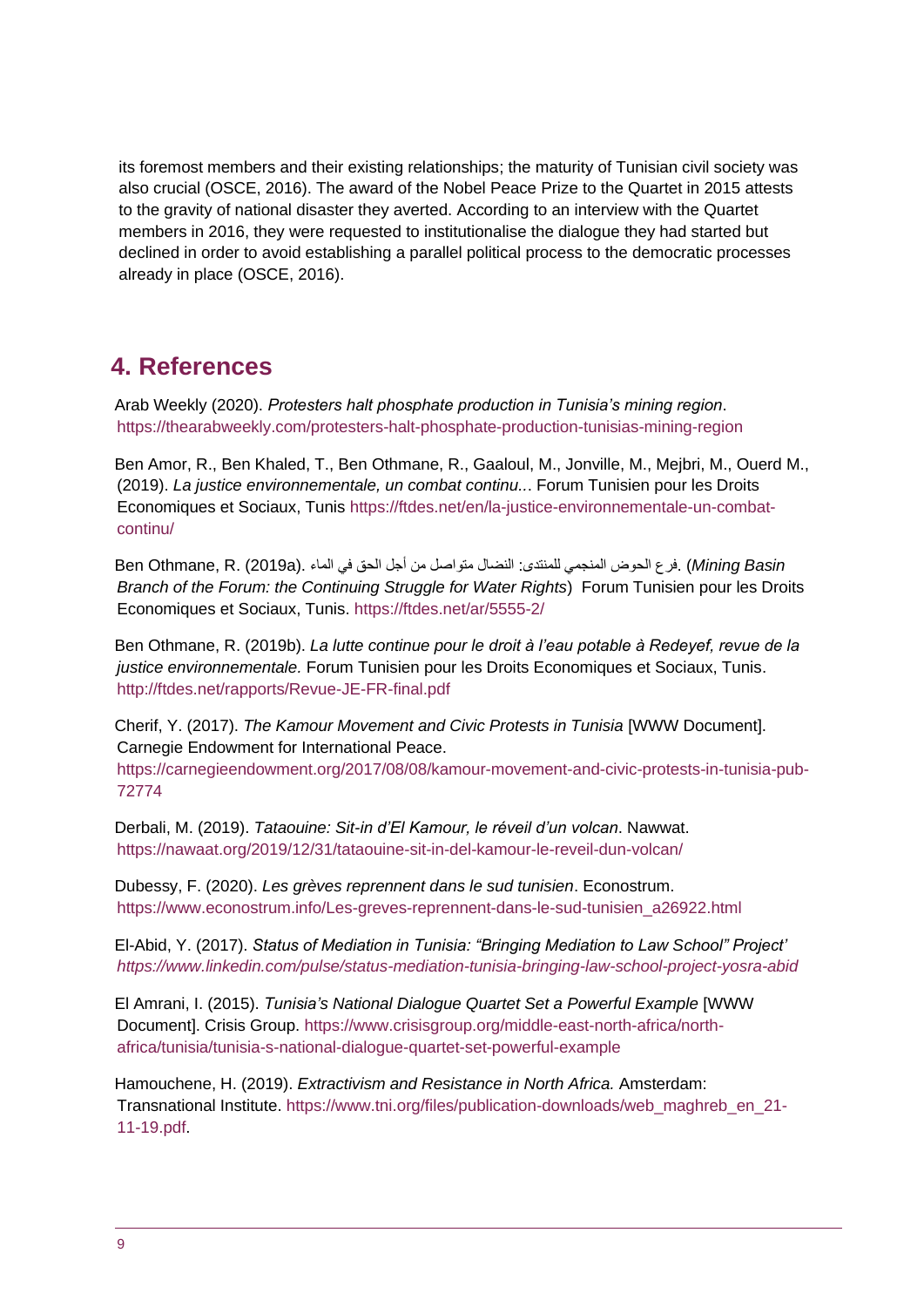International Association of Women Judges (2019). *Tunisian Association of Women Judges Conducts Mediation Training.* International Association of Women Judges. http://www.iawj.org/tunisian-association-of-women-judges-conducts-mediation-training/

International Mediation Institute (n.d.). *What is Mediation?*  [https://www.wipo.int/amc/en/mediation/what-mediation.html.](https://www.wipo.int/amc/en/mediation/what-mediation.html)

 *Kamour El* (تنسيقية اعتصام الكامور تصف قرار اتحاد الشغل اإلضراب العام بالركوب على األحداث | الشاهد .(.d.n (Killani *Sit-in Coordination Committee calls out the Labor Union General Strike for Piggybacking on Youth*)

[https://www.achahed.com/post/%D8%AA%D9%86%D8%B3%D9%8A%D9%82%D9%8A%D8%](https://www.achahed.com/post/%D8%AA%D9%86%D8%B3%D9%8A%D9%82%D9%8A%D8%A9-%D8%A7%D8%B9%D8%AA%D8%B5%D8%A7%D9%85-%D8%A7%D9%84%D9%83%D8%A7%D9%85%D9%88%D8%B1-%D8%AA%D8%B5%D9%81-%D9%82%D8%B1%D8%A7%D8%B1-%D8%A7%D8%AA%D8%AD%D8%A7%D8%AF-%D8%A7%D9%84%D8%B4%D8%BA%D9%84-%D8%A7%D9%84%D8%A5%D8%B6%D8%B1%D8%A7%D8%A8-%D8%A7%D9%84%D8%B9%D8%A7%D9%85-%D8%A8%D8%A7%D9%84%D8%B1%D9%83%D9%88%D8%A8-%D8%B9%D9%84%D9%89-%D8%A7%D9%84%D8%A3%D8%AD%D8%AF%D8%A7%D8%AB) [A9-%D8%A7%D8%B9%D8%AA%D8%B5%D8%A7%D9%85-](https://www.achahed.com/post/%D8%AA%D9%86%D8%B3%D9%8A%D9%82%D9%8A%D8%A9-%D8%A7%D8%B9%D8%AA%D8%B5%D8%A7%D9%85-%D8%A7%D9%84%D9%83%D8%A7%D9%85%D9%88%D8%B1-%D8%AA%D8%B5%D9%81-%D9%82%D8%B1%D8%A7%D8%B1-%D8%A7%D8%AA%D8%AD%D8%A7%D8%AF-%D8%A7%D9%84%D8%B4%D8%BA%D9%84-%D8%A7%D9%84%D8%A5%D8%B6%D8%B1%D8%A7%D8%A8-%D8%A7%D9%84%D8%B9%D8%A7%D9%85-%D8%A8%D8%A7%D9%84%D8%B1%D9%83%D9%88%D8%A8-%D8%B9%D9%84%D9%89-%D8%A7%D9%84%D8%A3%D8%AD%D8%AF%D8%A7%D8%AB) [%D8%A7%D9%84%D9%83%D8%A7%D9%85%D9%88%D8%B1-](https://www.achahed.com/post/%D8%AA%D9%86%D8%B3%D9%8A%D9%82%D9%8A%D8%A9-%D8%A7%D8%B9%D8%AA%D8%B5%D8%A7%D9%85-%D8%A7%D9%84%D9%83%D8%A7%D9%85%D9%88%D8%B1-%D8%AA%D8%B5%D9%81-%D9%82%D8%B1%D8%A7%D8%B1-%D8%A7%D8%AA%D8%AD%D8%A7%D8%AF-%D8%A7%D9%84%D8%B4%D8%BA%D9%84-%D8%A7%D9%84%D8%A5%D8%B6%D8%B1%D8%A7%D8%A8-%D8%A7%D9%84%D8%B9%D8%A7%D9%85-%D8%A8%D8%A7%D9%84%D8%B1%D9%83%D9%88%D8%A8-%D8%B9%D9%84%D9%89-%D8%A7%D9%84%D8%A3%D8%AD%D8%AF%D8%A7%D8%AB) [%D8%AA%D8%B5%D9%81-%D9%82%D8%B1%D8%A7%D8%B1-](https://www.achahed.com/post/%D8%AA%D9%86%D8%B3%D9%8A%D9%82%D9%8A%D8%A9-%D8%A7%D8%B9%D8%AA%D8%B5%D8%A7%D9%85-%D8%A7%D9%84%D9%83%D8%A7%D9%85%D9%88%D8%B1-%D8%AA%D8%B5%D9%81-%D9%82%D8%B1%D8%A7%D8%B1-%D8%A7%D8%AA%D8%AD%D8%A7%D8%AF-%D8%A7%D9%84%D8%B4%D8%BA%D9%84-%D8%A7%D9%84%D8%A5%D8%B6%D8%B1%D8%A7%D8%A8-%D8%A7%D9%84%D8%B9%D8%A7%D9%85-%D8%A8%D8%A7%D9%84%D8%B1%D9%83%D9%88%D8%A8-%D8%B9%D9%84%D9%89-%D8%A7%D9%84%D8%A3%D8%AD%D8%AF%D8%A7%D8%AB) [%D8%A7%D8%AA%D8%AD%D8%A7%D8%AF-](https://www.achahed.com/post/%D8%AA%D9%86%D8%B3%D9%8A%D9%82%D9%8A%D8%A9-%D8%A7%D8%B9%D8%AA%D8%B5%D8%A7%D9%85-%D8%A7%D9%84%D9%83%D8%A7%D9%85%D9%88%D8%B1-%D8%AA%D8%B5%D9%81-%D9%82%D8%B1%D8%A7%D8%B1-%D8%A7%D8%AA%D8%AD%D8%A7%D8%AF-%D8%A7%D9%84%D8%B4%D8%BA%D9%84-%D8%A7%D9%84%D8%A5%D8%B6%D8%B1%D8%A7%D8%A8-%D8%A7%D9%84%D8%B9%D8%A7%D9%85-%D8%A8%D8%A7%D9%84%D8%B1%D9%83%D9%88%D8%A8-%D8%B9%D9%84%D9%89-%D8%A7%D9%84%D8%A3%D8%AD%D8%AF%D8%A7%D8%AB) [%D8%A7%D9%84%D8%B4%D8%BA%D9%84-](https://www.achahed.com/post/%D8%AA%D9%86%D8%B3%D9%8A%D9%82%D9%8A%D8%A9-%D8%A7%D8%B9%D8%AA%D8%B5%D8%A7%D9%85-%D8%A7%D9%84%D9%83%D8%A7%D9%85%D9%88%D8%B1-%D8%AA%D8%B5%D9%81-%D9%82%D8%B1%D8%A7%D8%B1-%D8%A7%D8%AA%D8%AD%D8%A7%D8%AF-%D8%A7%D9%84%D8%B4%D8%BA%D9%84-%D8%A7%D9%84%D8%A5%D8%B6%D8%B1%D8%A7%D8%A8-%D8%A7%D9%84%D8%B9%D8%A7%D9%85-%D8%A8%D8%A7%D9%84%D8%B1%D9%83%D9%88%D8%A8-%D8%B9%D9%84%D9%89-%D8%A7%D9%84%D8%A3%D8%AD%D8%AF%D8%A7%D8%AB) [%D8%A7%D9%84%D8%A5%D8%B6%D8%B1%D8%A7%D8%A8-](https://www.achahed.com/post/%D8%AA%D9%86%D8%B3%D9%8A%D9%82%D9%8A%D8%A9-%D8%A7%D8%B9%D8%AA%D8%B5%D8%A7%D9%85-%D8%A7%D9%84%D9%83%D8%A7%D9%85%D9%88%D8%B1-%D8%AA%D8%B5%D9%81-%D9%82%D8%B1%D8%A7%D8%B1-%D8%A7%D8%AA%D8%AD%D8%A7%D8%AF-%D8%A7%D9%84%D8%B4%D8%BA%D9%84-%D8%A7%D9%84%D8%A5%D8%B6%D8%B1%D8%A7%D8%A8-%D8%A7%D9%84%D8%B9%D8%A7%D9%85-%D8%A8%D8%A7%D9%84%D8%B1%D9%83%D9%88%D8%A8-%D8%B9%D9%84%D9%89-%D8%A7%D9%84%D8%A3%D8%AD%D8%AF%D8%A7%D8%AB) [%D8%A7%D9%84%D8%B9%D8%A7%D9%85-](https://www.achahed.com/post/%D8%AA%D9%86%D8%B3%D9%8A%D9%82%D9%8A%D8%A9-%D8%A7%D8%B9%D8%AA%D8%B5%D8%A7%D9%85-%D8%A7%D9%84%D9%83%D8%A7%D9%85%D9%88%D8%B1-%D8%AA%D8%B5%D9%81-%D9%82%D8%B1%D8%A7%D8%B1-%D8%A7%D8%AA%D8%AD%D8%A7%D8%AF-%D8%A7%D9%84%D8%B4%D8%BA%D9%84-%D8%A7%D9%84%D8%A5%D8%B6%D8%B1%D8%A7%D8%A8-%D8%A7%D9%84%D8%B9%D8%A7%D9%85-%D8%A8%D8%A7%D9%84%D8%B1%D9%83%D9%88%D8%A8-%D8%B9%D9%84%D9%89-%D8%A7%D9%84%D8%A3%D8%AD%D8%AF%D8%A7%D8%AB) [%D8%A8%D8%A7%D9%84%D8%B1%D9%83%D9%88%D8%A8-](https://www.achahed.com/post/%D8%AA%D9%86%D8%B3%D9%8A%D9%82%D9%8A%D8%A9-%D8%A7%D8%B9%D8%AA%D8%B5%D8%A7%D9%85-%D8%A7%D9%84%D9%83%D8%A7%D9%85%D9%88%D8%B1-%D8%AA%D8%B5%D9%81-%D9%82%D8%B1%D8%A7%D8%B1-%D8%A7%D8%AA%D8%AD%D8%A7%D8%AF-%D8%A7%D9%84%D8%B4%D8%BA%D9%84-%D8%A7%D9%84%D8%A5%D8%B6%D8%B1%D8%A7%D8%A8-%D8%A7%D9%84%D8%B9%D8%A7%D9%85-%D8%A8%D8%A7%D9%84%D8%B1%D9%83%D9%88%D8%A8-%D8%B9%D9%84%D9%89-%D8%A7%D9%84%D8%A3%D8%AD%D8%AF%D8%A7%D8%AB) [%D8%B9%D9%84%D9%89-](https://www.achahed.com/post/%D8%AA%D9%86%D8%B3%D9%8A%D9%82%D9%8A%D8%A9-%D8%A7%D8%B9%D8%AA%D8%B5%D8%A7%D9%85-%D8%A7%D9%84%D9%83%D8%A7%D9%85%D9%88%D8%B1-%D8%AA%D8%B5%D9%81-%D9%82%D8%B1%D8%A7%D8%B1-%D8%A7%D8%AA%D8%AD%D8%A7%D8%AF-%D8%A7%D9%84%D8%B4%D8%BA%D9%84-%D8%A7%D9%84%D8%A5%D8%B6%D8%B1%D8%A7%D8%A8-%D8%A7%D9%84%D8%B9%D8%A7%D9%85-%D8%A8%D8%A7%D9%84%D8%B1%D9%83%D9%88%D8%A8-%D8%B9%D9%84%D9%89-%D8%A7%D9%84%D8%A3%D8%AD%D8%AF%D8%A7%D8%AB) [%D8%A7%D9%84%D8%A3%D8%AD%D8%AF%D8%A7%D8%AB](https://www.achahed.com/post/%D8%AA%D9%86%D8%B3%D9%8A%D9%82%D9%8A%D8%A9-%D8%A7%D8%B9%D8%AA%D8%B5%D8%A7%D9%85-%D8%A7%D9%84%D9%83%D8%A7%D9%85%D9%88%D8%B1-%D8%AA%D8%B5%D9%81-%D9%82%D8%B1%D8%A7%D8%B1-%D8%A7%D8%AA%D8%AD%D8%A7%D8%AF-%D8%A7%D9%84%D8%B4%D8%BA%D9%84-%D8%A7%D9%84%D8%A5%D8%B6%D8%B1%D8%A7%D8%A8-%D8%A7%D9%84%D8%B9%D8%A7%D9%85-%D8%A8%D8%A7%D9%84%D8%B1%D9%83%D9%88%D8%A8-%D8%B9%D9%84%D9%89-%D8%A7%D9%84%D8%A3%D8%AD%D8%AF%D8%A7%D8%AB)

Letsch, L. (2018). Countering Violent Extremism in Tunisia – Between Dependency and Self-Reliance. *Journal for Deradicalization*, 17.

 *:Basin Mining Redeyef* (النشاط المنجمي بالرديف : تفجير الديناميت يدّوي في قلب المنازل .(2020) .R ,Mabrouki *Dynamite explostion reverberates in the heart of homes*) Forum Tunisien pour les Droits Economiques et Sociaux, Tunis. .<https://ftdes.net/ar/activites-extractives-a-redeyef/>

OSCE (2016). *Tunisian Quartet in conversation*. Organisation for Security and Cooperation in Europe. <https://www.osce.org/magazine/248471>

Pogodda, S. (2020). Revolutions and the liberal peace: Peacebuilding as counterrevolutionary practice? *Cooperation and Conflict*, 55, 347–364.<https://doi.org/10.1177/0010836720921881>

Richmond, O. (2011). *A Post-Liberal Peace.* Routledge.

Rouhshahbaz, S. (2020). *Political Participation, Decentralization and Gender Mainstreaming: the PARFAIT Project in Tunisia.* Agency for Peacebuilding. [https://www.peaceagency.org/2020/10/14/political-participation-decentralization-gender](https://www.peaceagency.org/2020/10/14/political-participation-decentralization-gender-mainstreaming-parfait-project-tunisia/)[mainstreaming-parfait-project-tunisia/](https://www.peaceagency.org/2020/10/14/political-participation-decentralization-gender-mainstreaming-parfait-project-tunisia/)

Smith, N. (2019). *Women in Tunisia During the Arab Spring: A Case Study for Inclusive Peacebuilding and Gender Reform.* Global Affairs Review. [https://gareviewnyu.com/2019/10/22/women-in-tunisia-during-the-arab-spring-a-case-study-for](https://gareviewnyu.com/2019/10/22/women-in-tunisia-during-the-arab-spring-a-case-study-for-inclusive-peacebuilding-and-gender-reform/)[inclusive-peacebuilding-and-gender-reform/](https://gareviewnyu.com/2019/10/22/women-in-tunisia-during-the-arab-spring-a-case-study-for-inclusive-peacebuilding-and-gender-reform/)

Souilah, M. (2021). *Le Législateur Tunisien et la Médiation*. [https://cim-imc.com/wp](https://cim-imc.com/wp-content/uploads/2021/02/Le-legislateur-tunisien-et-la-mediation.pdf)[content/uploads/2021/02/Le-legislateur-tunisien-et-la-mediation.pdf.](https://cim-imc.com/wp-content/uploads/2021/02/Le-legislateur-tunisien-et-la-mediation.pdf)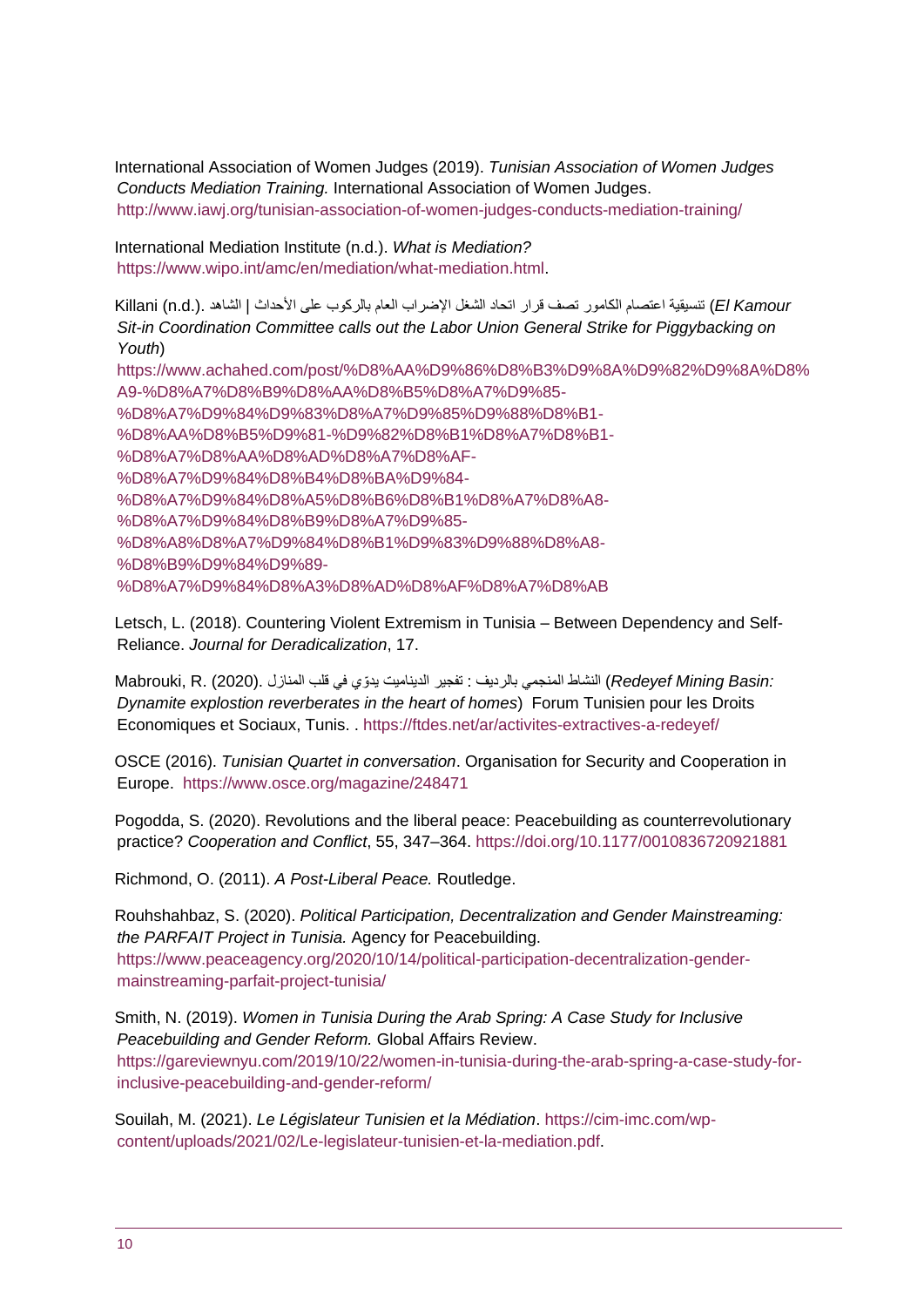UN Peacebuilding Support Office (2010). *UN Peacebuilding: an Orientation*. [https://www.un.org/peacebuilding/sites/www.un.org.peacebuilding/files/documents/peacebuildin](https://www.un.org/peacebuilding/sites/www.un.org.peacebuilding/files/documents/peacebuilding_orientation.pdf) [g\\_orientation.pdf](https://www.un.org/peacebuilding/sites/www.un.org.peacebuilding/files/documents/peacebuilding_orientation.pdf)

UNESCO (2020). *Using green entrepreneurship to foster peace in Tunisia: the Story of Sahar, UNESCO.* United Nations Educational, Scientific and Cultural Organization. [https://en.unesco.org/news/using-green-entrepreneurship-foster-peace-tunisia-story-sahar.](https://en.unesco.org/news/using-green-entrepreneurship-foster-peace-tunisia-story-sahar)

UNDP (2020). *Women, Peace and Security: priorities for implementation 20 years after UN Security Council resolution 1325 and UNDP commitment to making a difference in the lives of people in Tunisia*. United Nations Development Programme.

[https://www.tn.undp.org/content/tunisia/fr/home/blog/women--peace-and-security--priorities-for](https://www.tn.undp.org/content/tunisia/fr/home/blog/women--peace-and-security--priorities-for-implementation-20-year.html)[implementation-20-year.html](https://www.tn.undp.org/content/tunisia/fr/home/blog/women--peace-and-security--priorities-for-implementation-20-year.html)

USIP (n.d.). *Alliance of Tunisian Facilitators (ATF)* [WWW Document]. United States Institute of Peace.<https://www.usip.org/programs/alliance-tunisian-facilitators-atf>

Webdo (2021). *'Tarek Haddad : "L'UGTT, l'union de la ruine !"'*. Webdo, 24 February. <http://www.webdo.tn/2021/02/24/tarek-haddad-lugtt-lunion-de-la-ruine/>

Zehra, S. (2019). *Transforming Local-National Ties in Tunisia: A Strategy for Strengthening Youth Peacebuilding, Global Affairs Review.* The Center for Global Affairs, New York University. [https://wp.nyu.edu/schoolofprofessionalstudies-ga\\_review/transforming-local-national-ties-in](https://wp.nyu.edu/schoolofprofessionalstudies-ga_review/transforming-local-national-ties-in-tunisia-a-strategy-for-strengthening-youth-peacebuilding/)[tunisia-a-strategy-for-strengthening-youth-peacebuilding/](https://wp.nyu.edu/schoolofprofessionalstudies-ga_review/transforming-local-national-ties-in-tunisia-a-strategy-for-strengthening-youth-peacebuilding/)

#### **Suggested citation**

Walsh, A., and Ben Hassine, H. (2021). *Mediation and peacebuilding in Tunisia: actors and practice.* K4D Helpdesk Report 960. Brighton, UK: Institute of Development Studies. DOI: [10.19088/K4D.2021.061](https://doi.org/10.19088/K4D.2021.061)

## **About this report**

*This report is based on six days of desk-based research. The K4D research helpdesk provides rapid syntheses of a selection of recent relevant literature and international expert thinking in response to specific questions relating to international development. For any enquiries, contact helpdesk@k4d.info.*

*K4D services are provided by a consortium of leading organisations working in international development, led by the Institute of Development Studies (IDS), with Education Development Trust, Itad, University of Leeds Nuffield Centre for International Health and Development, Liverpool School of Tropical Medicine (LSTM), University of Birmingham International Development Department (IDD) and the University of Manchester Humanitarian and Conflict Response Institute (HCRI).*

*This report was prepared for the UK Government's Foreign, Commonwealth and Development Office (FCDO) and its partners in support of pro-poor programmes. Except where otherwise stated, it is licensed for non-commercial purposes under the terms of the [Open Government Licence v3.0.](https://www.nationalarchives.gov.uk/doc/open-government-licence/version/3/) K4D cannot be held responsible for errors, omissions or any consequences arising from the use of information contained in this report. Any views and opinions expressed do not necessarily reflect those of FCDO, K4D or any other contributing organisation.* 



<span id="page-10-0"></span>*© Crown copyright 2021.*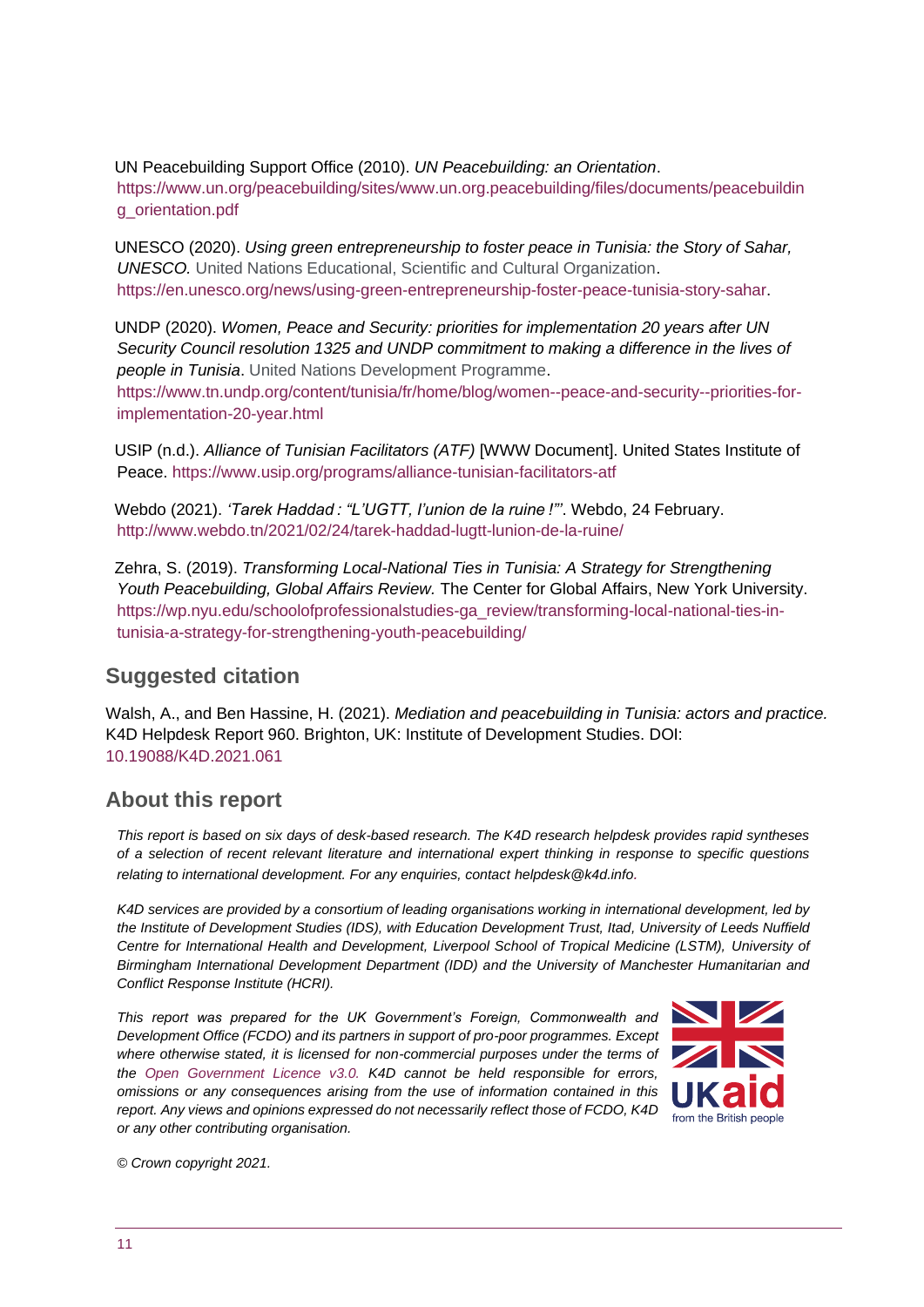# **5. Annex A. Organisations involved in Peacebuilding and Mediation**

| Organisation                                                                      | <b>Type</b>                                   | <b>Description</b>                                                                                                                                                                                                                                                                                                                                                                                                              | Instances of<br>mediation or<br>peacebuilding                                              |
|-----------------------------------------------------------------------------------|-----------------------------------------------|---------------------------------------------------------------------------------------------------------------------------------------------------------------------------------------------------------------------------------------------------------------------------------------------------------------------------------------------------------------------------------------------------------------------------------|--------------------------------------------------------------------------------------------|
| Union générale tunisienne<br>du travail (UGTT)                                    | Syndicate for<br>professionals and<br>workers | The principal syndicate of Tunisia counting<br>750,000 members. Composed of 24 regional<br>unions, 19 federations and 21 syndicates.                                                                                                                                                                                                                                                                                            | Involved in the<br>negotiations in El-<br>Kamour in 2017                                   |
| Union tunisienne de<br>l'industrie, du commerce et<br>de l'artisanat (UTICA)      | Employers' syndicate                          | Brings together employers from industry,<br>commerce, services, artisans. Represents<br>more than 150,000 private businesses, with<br>exception of tourism and finance/banking.<br>Comprises 17 federations, 24 regional unions,<br>216 local unions, 370 national syndicate<br>chambers and 1,700 regional syndicate<br>chambers Seeks to improve the management<br>of employment disputes in practice, regulation<br>and law. | Involved in the<br>establishment and<br>leadership of the<br>National Dialogue<br>Quartet. |
| L'Association des<br>Ombudsmans et des<br>Médiateurs de la<br>Francophonie (AOMF) | <b>NGO</b>                                    | International organization promoting the role of<br>mediators and mediation in the francophone<br>word.                                                                                                                                                                                                                                                                                                                         | Supports the office of<br>the Administrative                                               |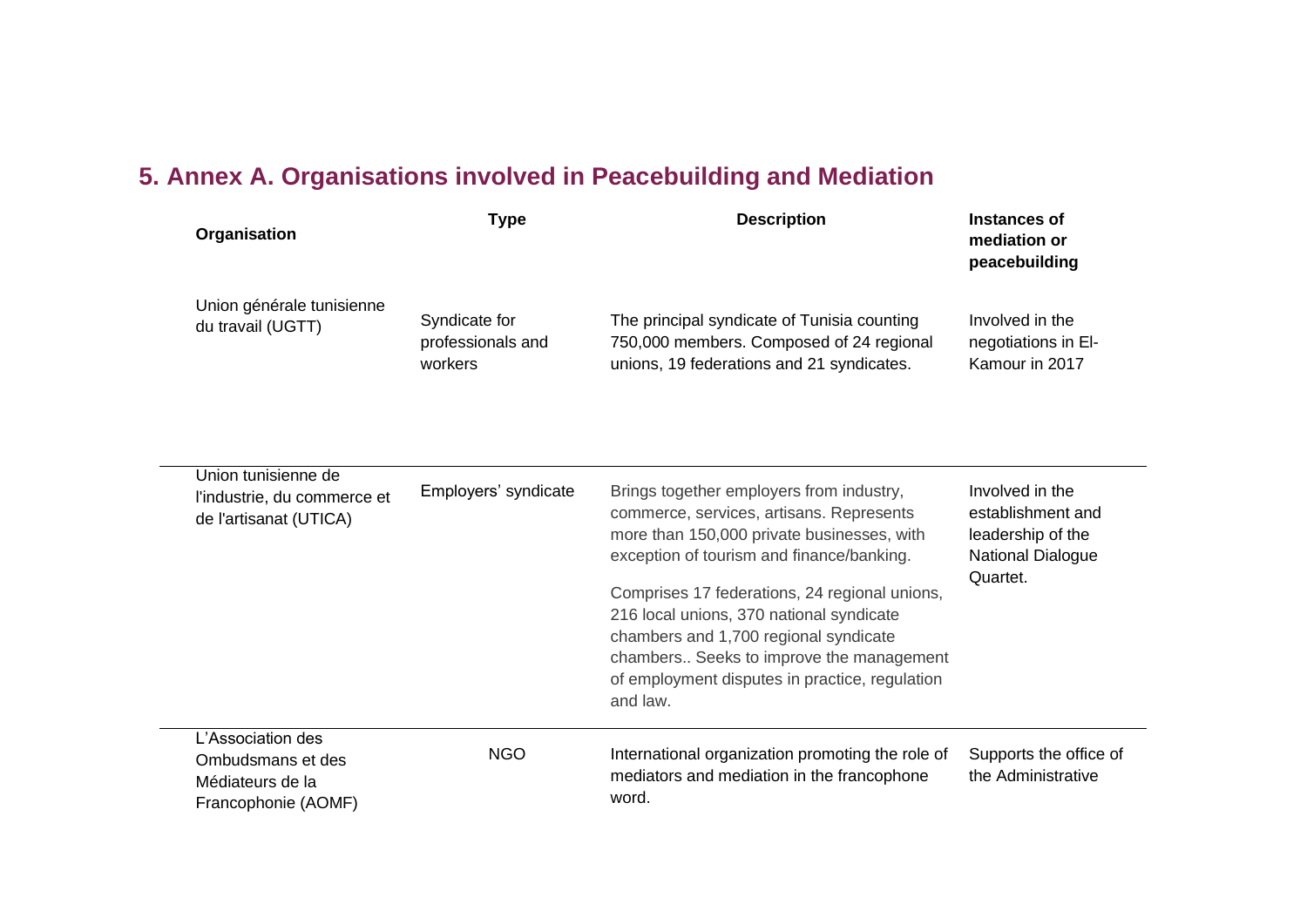|                                                                     |                                  |                                                                                                                                                                                                                                                                                              | Mediator of the<br>Tunisian                                                          |
|---------------------------------------------------------------------|----------------------------------|----------------------------------------------------------------------------------------------------------------------------------------------------------------------------------------------------------------------------------------------------------------------------------------------|--------------------------------------------------------------------------------------|
| Médiateur administratif de la<br>République tunisienne              | Independent, statutory<br>entity | Created in 1993. Mediates disputes between<br>citizen and state over state administration and<br>services.                                                                                                                                                                                   |                                                                                      |
| Conseil national du dialogue<br>social.                             | Independent, statutory<br>entity | Platform for national consultation on social and<br>economic matters. Comprises representatives<br>of employers, workers/professionals and the<br>state. Seeks to build decent working conditions<br>and respect of social legislation, organizing<br>dialogues.                             | Met in November 2019<br>with UGTT, UTICA and<br><b>Minister of Social</b><br>Affairs |
| Deutsche Gesellschaft für<br>Internationale<br>Zusammenarbeit (GIZ) | <b>NGO</b>                       | Active in Tunisia since 1970. Works on behalf<br>of the Federal Government of Germany and<br>the EU inter alia. Carries out programming in<br>economic development, democracy<br>consolidation with a focus on rural regions,<br>youth, energy transition, environment, and<br>human rights. |                                                                                      |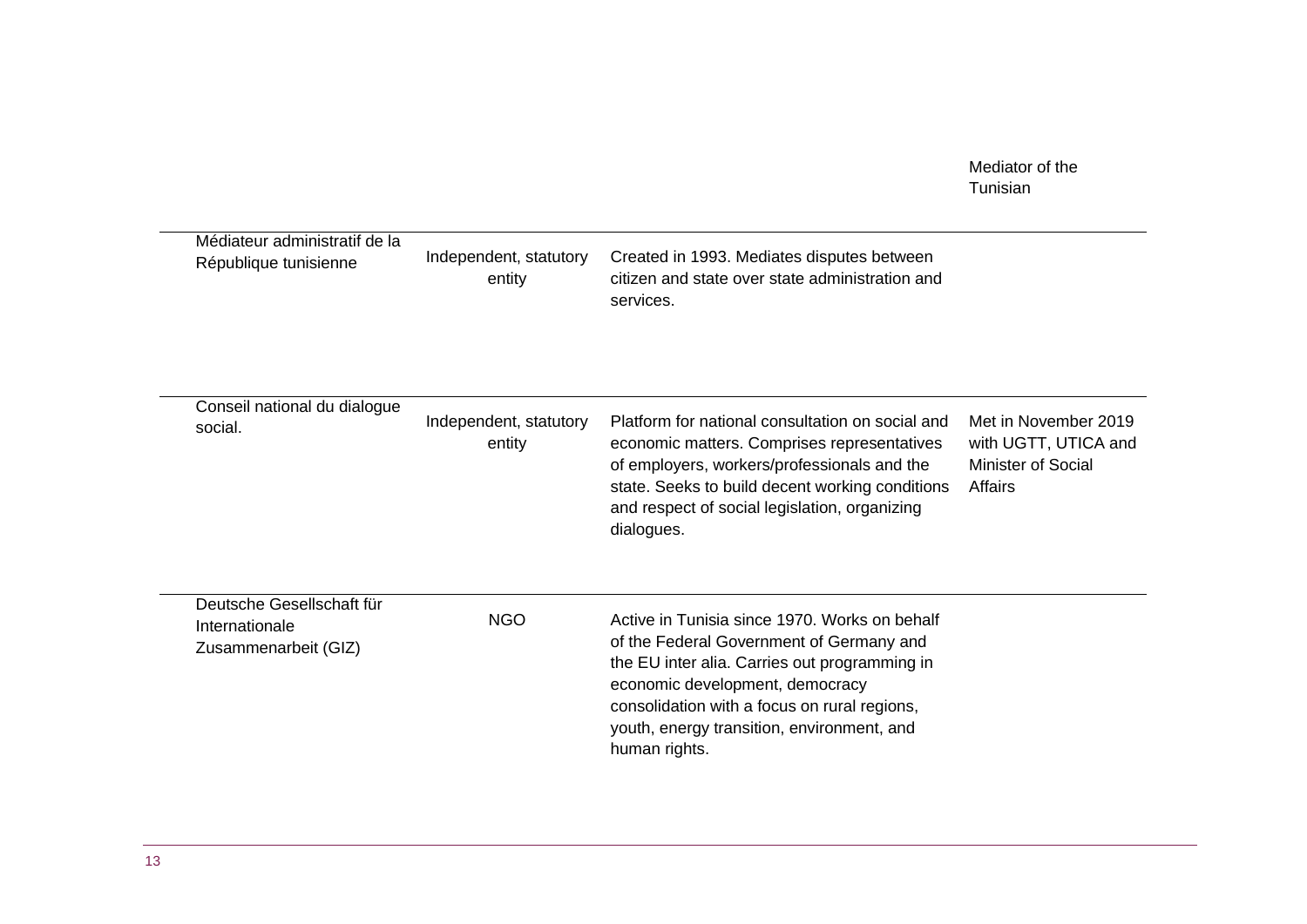[United State Institue of](https://www.usip.org/) 

[peace \(USIP\)](https://www.usip.org/) MGO **International United States organization**, nonpartisan and independent, founded by US Congress.

> Works with partners in Tunisia to prevent, attenuate and resolve violent conflict.

Focuses on sustainable social development, governance and civil society.

Set up the Alliance of Tunisian Facilitators and continues training and other support to it. ATF has been involved inter alia in dispute resolution in Tataouine Governorate.

USIP supports the improvement of relations between communities and the security sector towards institutional reform of the sector.

Center for International

Private Enterprise NGO Non-profit and one of the four constituent institutions of the National Endowment for Democracy. Contributes to the creation of an environment conducive to business, development and peace.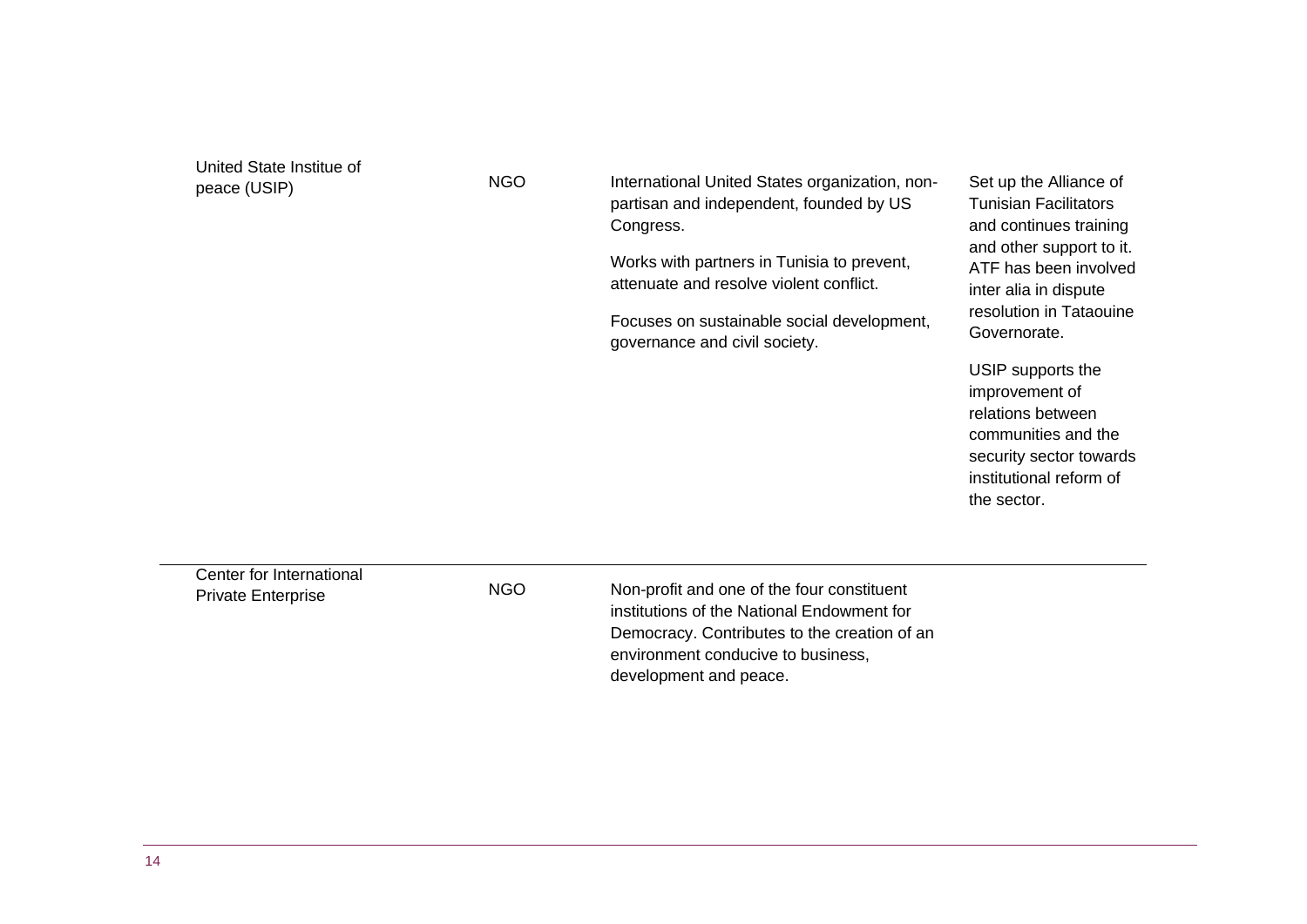| Agence Nationale pour<br>l'Emploi et le Travail<br>Indépendant (ANETI) | Non-administrative<br>public entity | Implements state policy on promoting<br>employment. Placed within the Ministry of<br>Professional Training and Employment.                                                                                             |                                                                                                                                                                                                                                                                                                                                                                                                                                                                                      |
|------------------------------------------------------------------------|-------------------------------------|------------------------------------------------------------------------------------------------------------------------------------------------------------------------------------------------------------------------|--------------------------------------------------------------------------------------------------------------------------------------------------------------------------------------------------------------------------------------------------------------------------------------------------------------------------------------------------------------------------------------------------------------------------------------------------------------------------------------|
| Konrad Adenauer Stiftung<br>(KAS)                                      | <b>NGO</b>                          | Development arm of the German political party<br>the Christian Democratic Union. Works on<br>democratic consolidation, civil society,<br>intercultural dialogue, conflict prevention and<br>EU-neighbourhood relations | Conducted a<br>quantitative study with<br>Sigma on social<br>dialogue within<br>Tunisian businesses.<br>Followed up with a<br>qualitative study with<br>the Higher School of<br><b>Commercial Sciences</b><br>of Tunis which involved<br>representatives of the<br>employers '(UTICA)<br>and workers' (UGTT)<br>unions in 8 companies<br>operating in different<br>sectors. The purpose<br>of these two studies<br>was to develop a guide<br>to good practices in<br>social dialogue |
| Friedrich Naumann Stiftung<br>(FNS)                                    | <b>NGO</b>                          | Development wing of the German political<br>party Free Democratic party, a liberal and                                                                                                                                 |                                                                                                                                                                                                                                                                                                                                                                                                                                                                                      |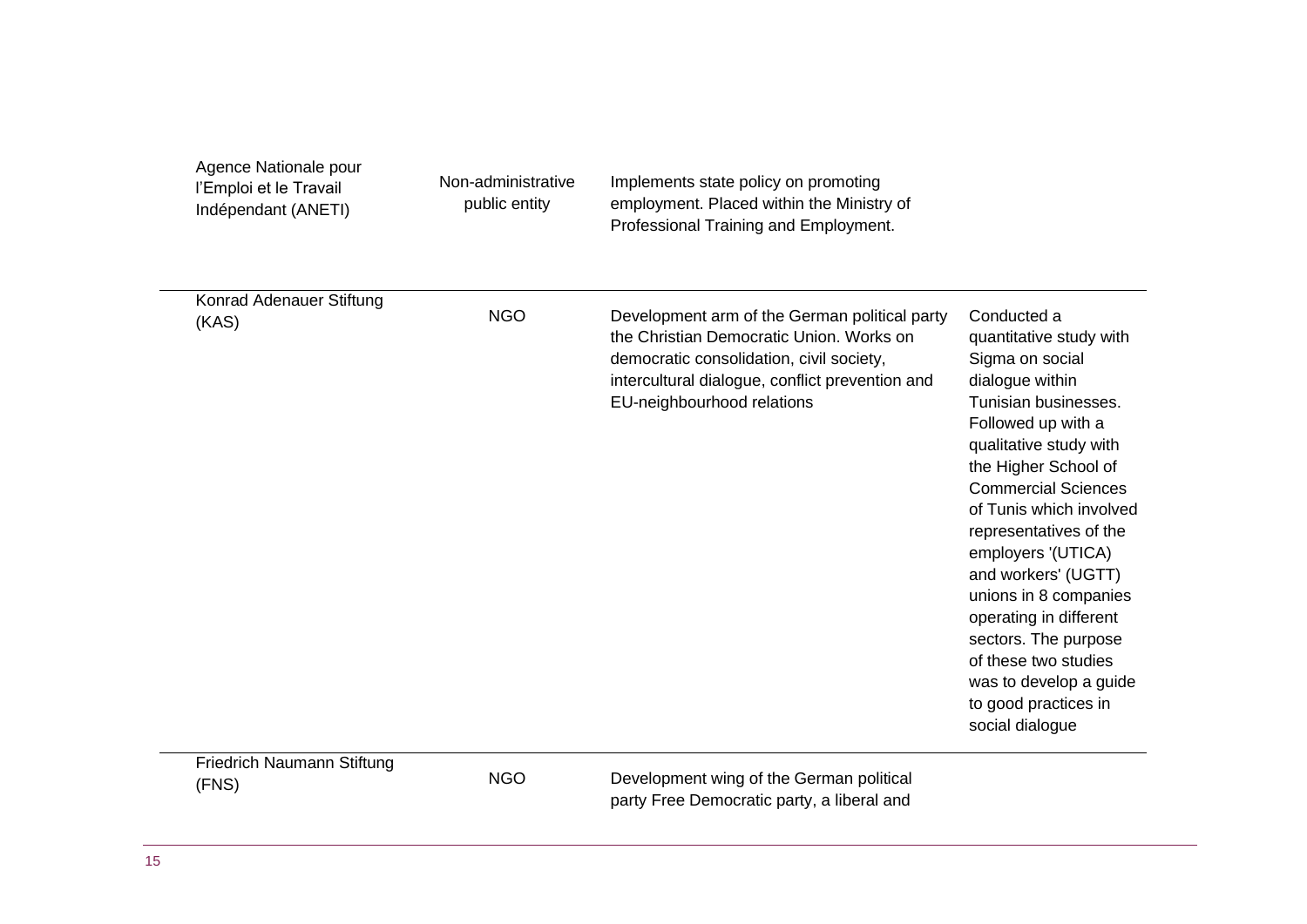conservative party. Works on human rights, press freedom and democracy

| Heinrich Böll Stiftung (HBS)                                           | <b>NGO</b> | Development wing of the German political<br>party the Green Party (Alliance 90). Office<br>established in Tunisia in 2013.                                                                                                                                                                                                                        |                                                                                                                              |
|------------------------------------------------------------------------|------------|---------------------------------------------------------------------------------------------------------------------------------------------------------------------------------------------------------------------------------------------------------------------------------------------------------------------------------------------------|------------------------------------------------------------------------------------------------------------------------------|
| <b>Friedrich Ebert Stiftung</b><br>(FES)                               | <b>NGO</b> | Development wing of the German Social<br>Democratic Party, a centre left party. Office<br>established in Tunis in 1988. Supports<br>syndicate structures and women and youth<br>involvement. Cooperation with UGTT since the<br>1960s. Its North Africa programme focuses on<br>social security, the informal sector,<br>environment and climate. |                                                                                                                              |
| Le Forum Tunisien pour les<br>Droits Economiques et<br>Sociaux (FTDES) | <b>NGO</b> | Tunisian non-profit established in 2011.<br>Neutral, independent of any political party and<br>devoted to defending economic and social<br>rights. Works on women's rights, economic<br>rights and migrants' rights.                                                                                                                              | Involved as an<br>organizer of the water<br>protests in Redeyef<br>and as mediator<br>between protestors,<br>CPG and SONEDE. |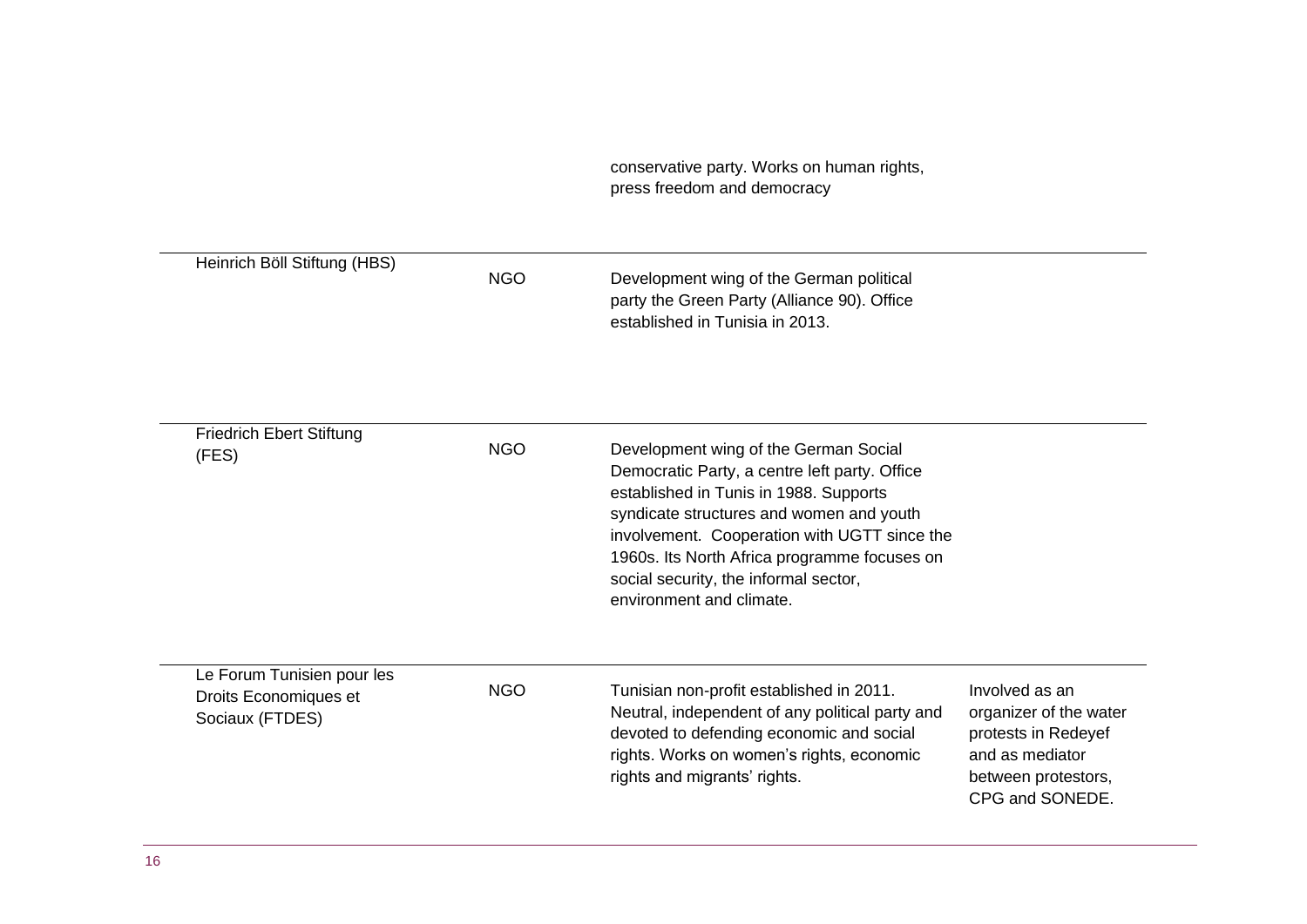|                                                                                                          |            |                                                                                                                                                                                                                   | Involved as<br>coordinators,<br>mediators, facilitators<br>in other industrial and<br>economic disputes.                    |
|----------------------------------------------------------------------------------------------------------|------------|-------------------------------------------------------------------------------------------------------------------------------------------------------------------------------------------------------------------|-----------------------------------------------------------------------------------------------------------------------------|
| La Ligue tunisienne des<br>droits de l'homme (LTDH)                                                      | <b>NGO</b> | Founded in 1976 and remains the doyenne of<br>human rights organisations in Tunisia with<br>additional focus on civil and political rights,<br>immigration, youth, and freedoms of<br>association and expression. | Large human rights<br>advocacy footprint.<br>One of the four<br>constituent members<br>of the National<br>Dialogue Quartet. |
| Association Ichkeul pour la<br>Veille Stratégique<br>Développement Durable et<br>Environnement (AIVSDDE) | <b>NGO</b> | Focuses on environmental conservation in the<br>Ichkeul basin. Carries out research,<br>coordinates between                                                                                                       |                                                                                                                             |
| Peace Lab Tunisia                                                                                        | Project    | Established a country-wide network of youth<br>'peace labs' with labs in Mednine, Kasserine,<br><b>Bizerta and Sidi Bouzid</b>                                                                                    |                                                                                                                             |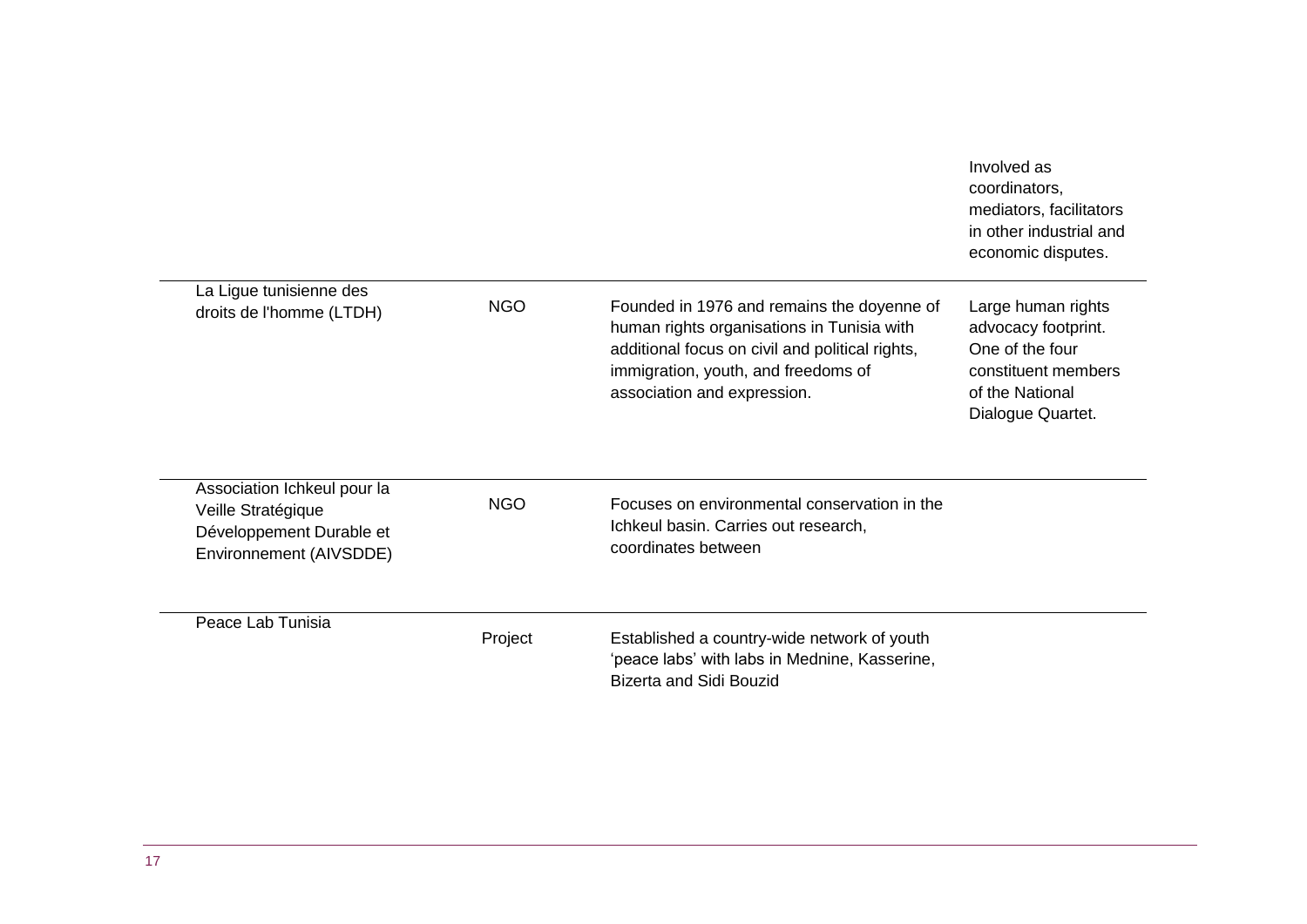Attalaki Pour la liberté et

l'égalité NGO Founded by a group of Tunisian youth from different religious minorities in 2016.

> Defends freedom of belief and religion. Facilitates the voice of religious minorities be heard. Develops culture of dialogue and communication. Works citizenship among young people. Contributes to interfaith dialogue and peaceful coexistence.

Held the first meeting on religious freedom within a church in Tunisia and the Arab world and the first Round table of Tunisians from different religions and faiths (Imams of Muslims, Christians, Jewish, Baha'is, professors from the University of Zaytouna and Ibadi, Shiites and non-believers). The meeting was an opportunity to break stereotypes, especially about Tunisians of Muslim background who have converted to another religion. Organized many meetings with the participation of speakers from Egypt, Canada, Tunisia, UK and Italy on various topics related to religious freedom,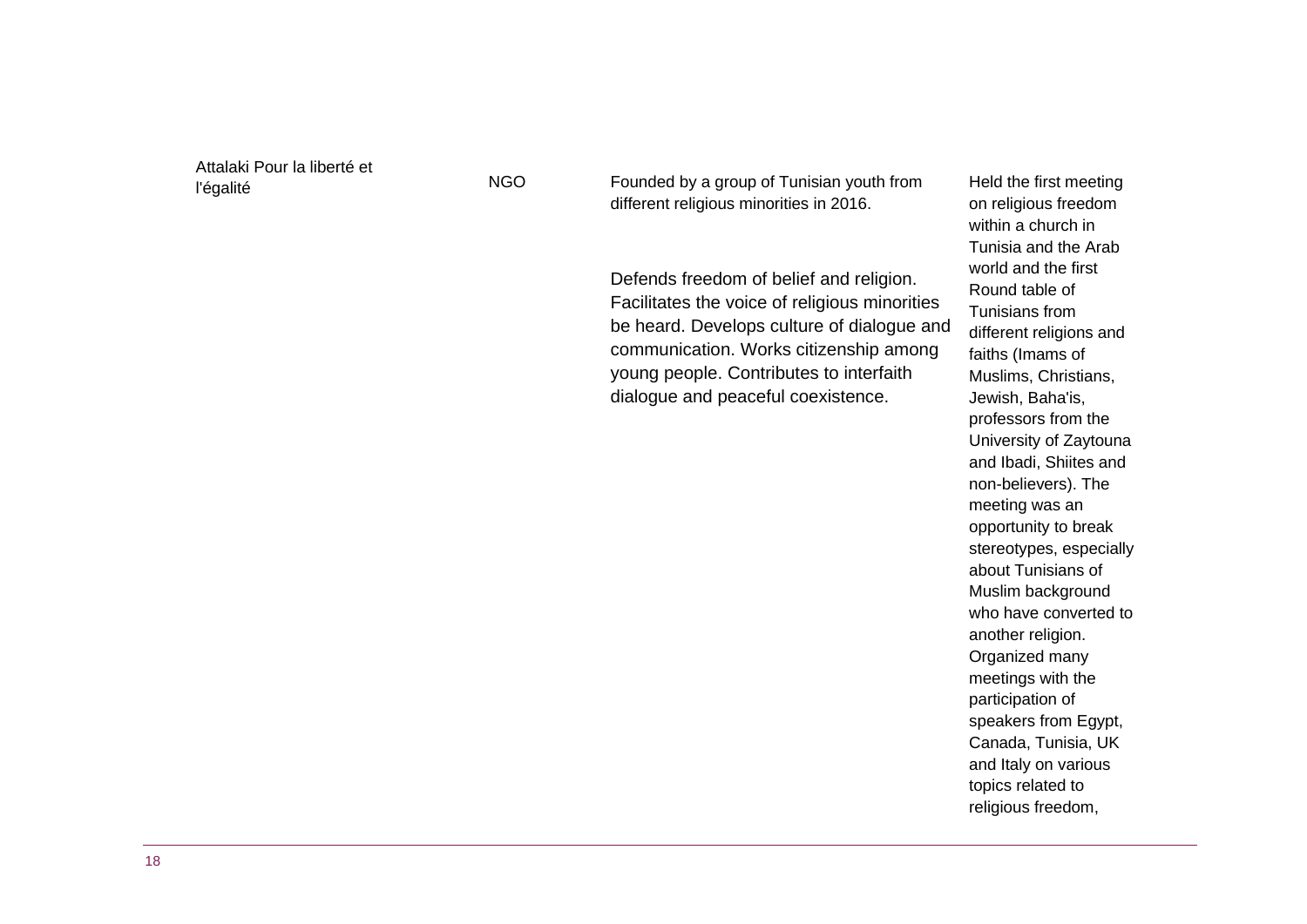religious and cultural diversity, pluralism, women, journalism, racial discrimination, migration, human rights and citizenship.

Issues an annual report on religious freedom in Tunisia 2020 was issued, which is the first in Tunisia and the Arab world in its form and content.

L'Association Tunisienne de

Soutien des Minorités NGO A non profit working on minorities' rights – religious, cultural, ethnic, social and sexual. Supports values of diversity and co-existence. Advocates politically for minorities. Carries out grassroots activities and raises awareness of the historical role of minorities.

In partnership with KAS, has taken part in interreligious focus groups (2018) and roundtables including on coexistence in education (2021). Ran a seminar on building a culture of peace with Tunisian Jewish,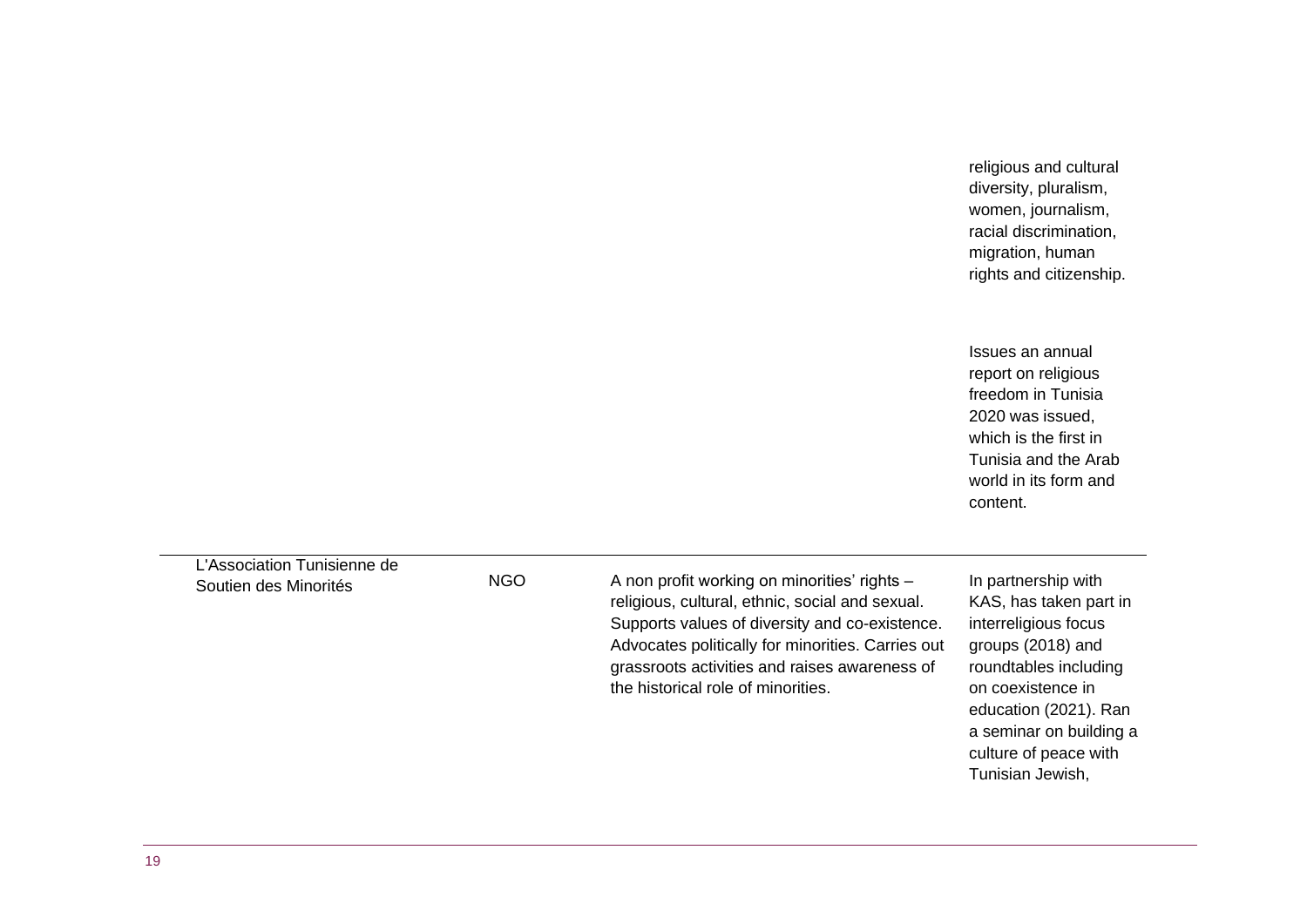#### Muslim and Christian leaders (2019)

#### Association ADO+

NGO Non-profit founded in 2011 focusing on civic education among youth. Advocates for children and youth rights. Supports youth artistic expression, offers a space for youth to be together.

Conducted the project 'Building alternatives for and with youth at risk of social rupture and radicalisation in partnership with the French NG Santé Sud. Offers an online space that gives information on all the projects and programmes that work with youth, including a question/answer function around radicalization, prevention of all forms of violence against children and youth. Recently ran a session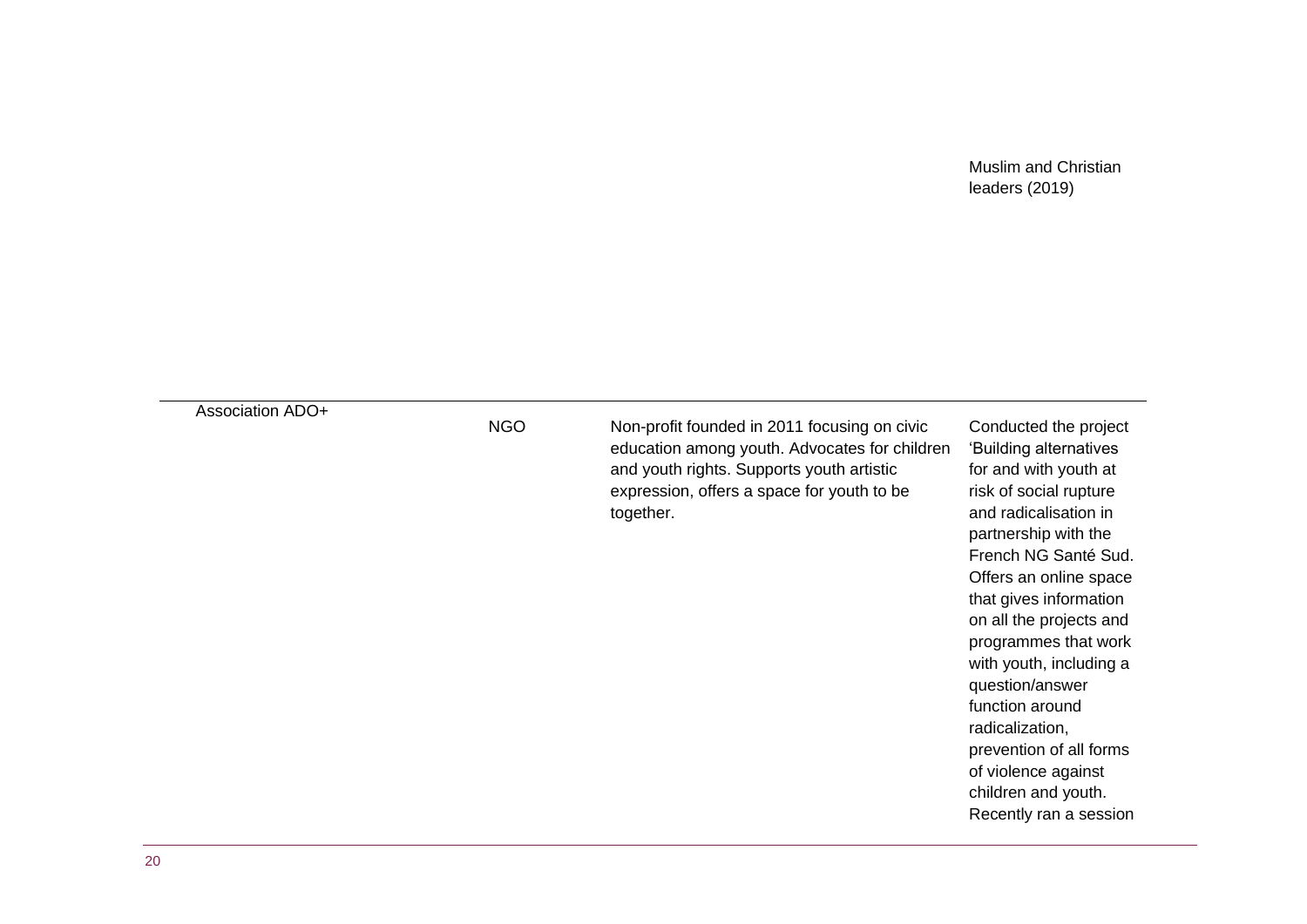| called 'Elles         |
|-----------------------|
| maintenant' in        |
| partnership with      |
| international NGOs on |
| the empowerment of    |
| women.                |

| Association pour la<br>Promotion du Droit à la<br>Différence       | NGO                     | Founded in 2011, a non-profit working on<br>diversity. Works on freedom of expression and<br>minorities' rights.                                                                                                                                                                                                                                                                                              | In 2018, launched the<br>Observatoire pour la<br>defense du droit à la<br>difference, which<br>coordinates between<br>groups vulnerable to<br>discrimination, civil<br>society and state<br>bodies (see below). |
|--------------------------------------------------------------------|-------------------------|---------------------------------------------------------------------------------------------------------------------------------------------------------------------------------------------------------------------------------------------------------------------------------------------------------------------------------------------------------------------------------------------------------------|-----------------------------------------------------------------------------------------------------------------------------------------------------------------------------------------------------------------|
| Observatoire pour la<br>défense du droit à la<br>difference (O3DT) | Network of associations | Network linking 72 associations working<br>against discrimination in Tunisia, with women,<br>children, ethnic minorities, religious minorities,<br>sexual minorities, autochthonous populations,<br>less abled people, people with HIV and<br>migrants. Advocates for legal changes for the<br>protection of minorities. Carries out cultural<br>initatives, builds capacities of its member<br>associations. |                                                                                                                                                                                                                 |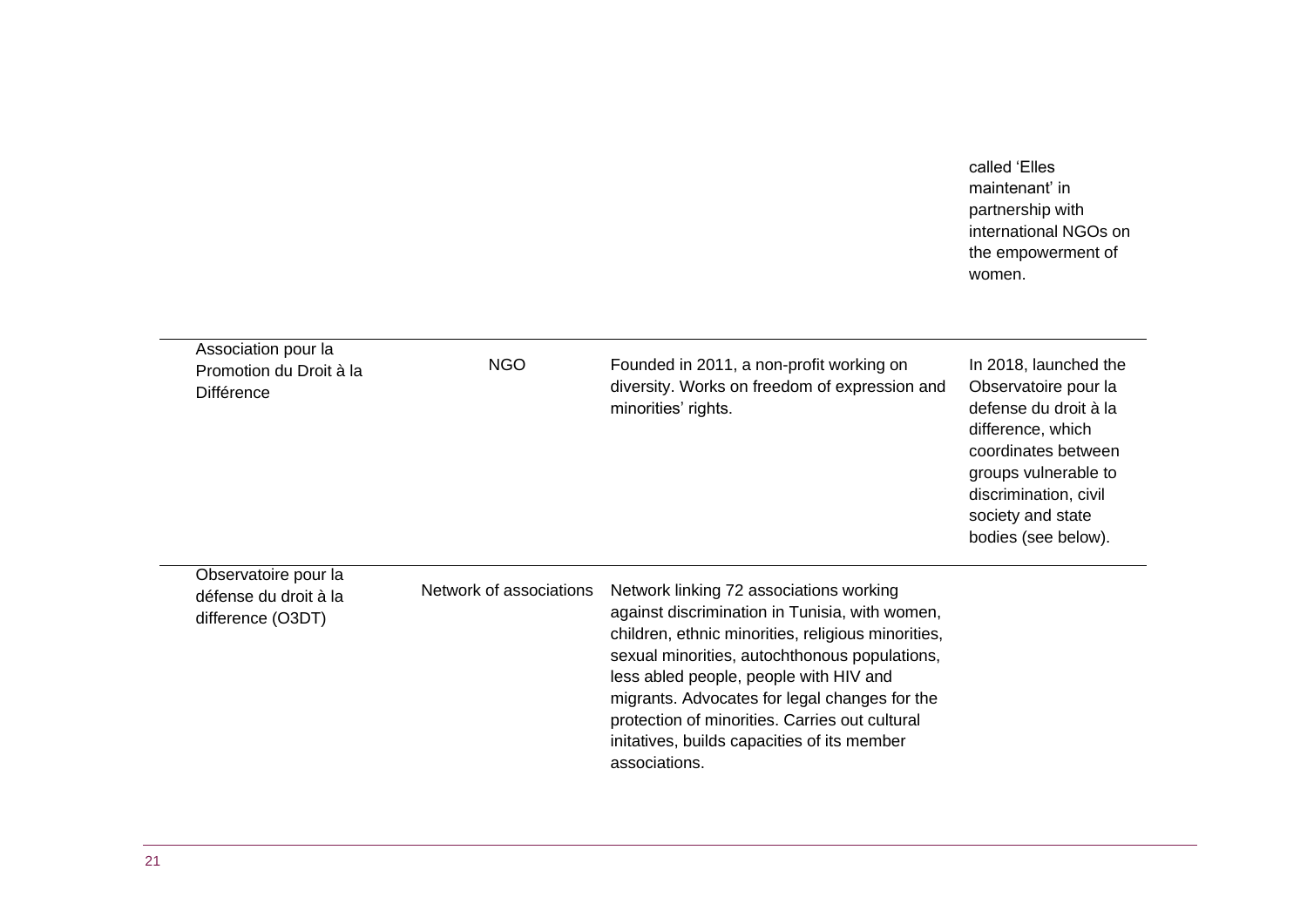| <b>Association Femmes</b><br>Jeunes et Enfants      | NGO.       | Non-profit supporting marginalized women,<br>based in Jenouba, created in 2013. Works on<br>children's and gender rights, youth and sport.                                                                                                                                                                                                                                                                                                                         |                                                                                                                                                                                                                            |
|-----------------------------------------------------|------------|--------------------------------------------------------------------------------------------------------------------------------------------------------------------------------------------------------------------------------------------------------------------------------------------------------------------------------------------------------------------------------------------------------------------------------------------------------------------|----------------------------------------------------------------------------------------------------------------------------------------------------------------------------------------------------------------------------|
| L'association Voix libre des<br>femmes de Tataouine | <b>NGO</b> | Regional non-profit working in Tataouine,<br>politically independent. Works on civic<br>awareness among women and girls in<br>Tataouine, especially rural dwellers, through<br>education and training. Supports women to<br>become part of economic, political and social<br>transformation. Combats violence against<br>women, supports women to be involved in<br>public institutions. Raises awareness about the<br>role of women in education and citizenship. | Organizes conferences<br>and seminars. Carries<br>out training to help<br>women build revenue<br>streams. Participates<br>in the identification of<br>state projects to help<br>women. Partners with<br>state institutions |